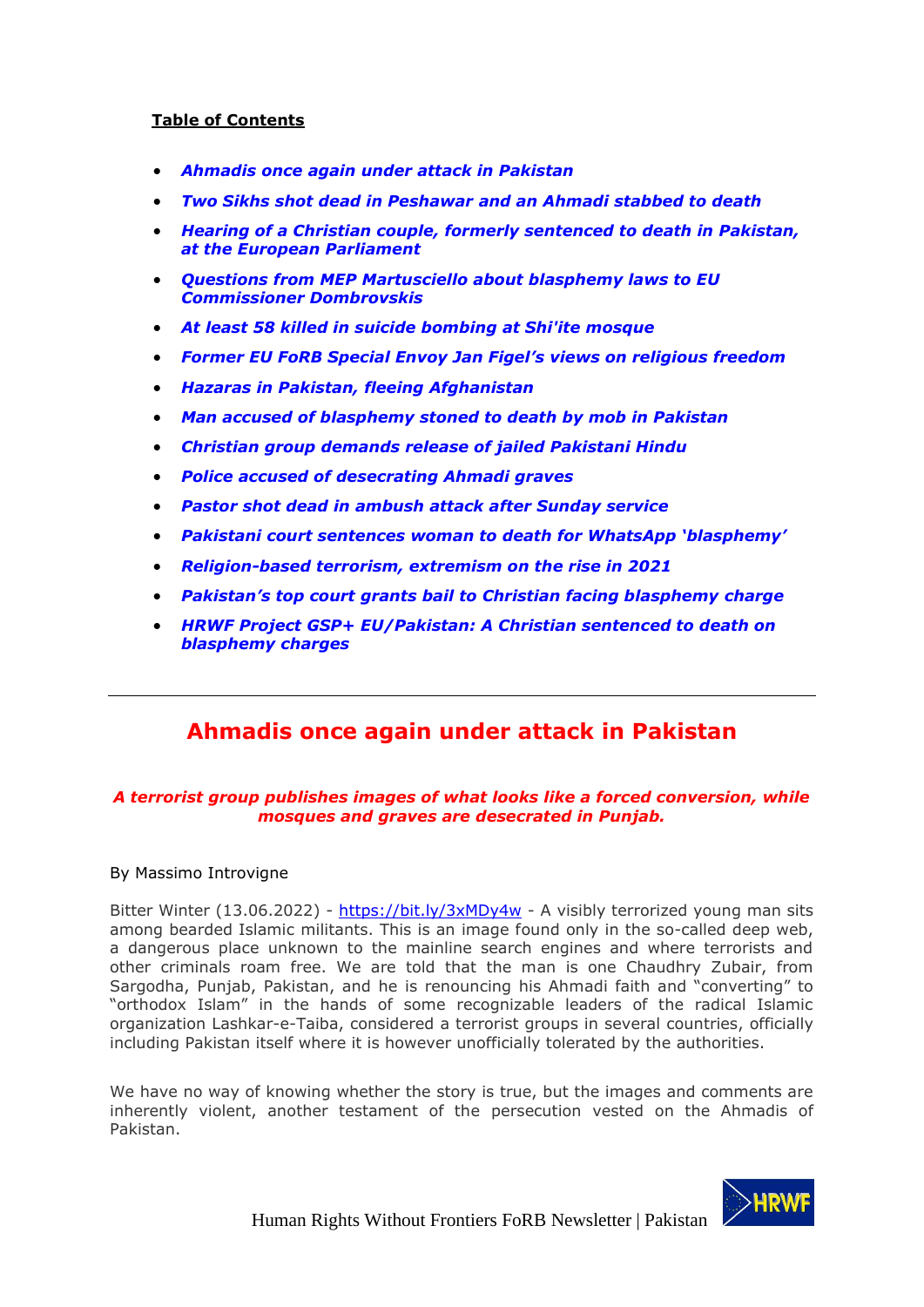The Ahmadiyyat is a movement founded within Islam by Mirza Ghulam Ahmad (1835– 1908). Conservative Muslims accuse Ahmad of having considered himself a "prophet," whereas Islam teaches that there can be no prophet after Muhammad. The Ahmadi formula for Ahmad, "at the same time a prophet and a follower of the Holy Prophet [ Muhammad]," is not enough to establish orthodoxy in the eyes of Muslim clerics. In Pakistan, laws prevent the Ahmadis from calling themselves "Muslims," and they are [heavily persecuted.](https://bitterwinter.org/tag/ahmadis/)

Documented attacks occur almost daily. On May 31 and June 1, for example, another incident targeted the Ahmadis in Pind Dadan Khan, a city in the Jhelum district of Punjab. The minarets of the Baitul Hamd Mosque were demolished, and Ahmadi graves were desecrated.

The story started with a complaint lodged by one Naveed Shahzad, a member of the radical Islamic organization Tehreek-e-Labbaik Pakistan, to which Bitter Winter has devoted [a 7-article series](https://bitterwinter.org/tag/tehreek-e-labbaik/) in 2021. He claimed that the Ahmadi mosque in Pind Dadan Khan had minarets, and thus might be mistaken for a mainline Muslim place of worship. Since the law prohibits Ahmadis from calling themselves Muslims, the complainant believed it also implicitly prohibits their places of worship to have minarets.

The Assistant Commissioner and the Deputy Superintendent of Police of the city agreed with the complainant, and had the minarets destroyed.

A similar accusations, that they had Islamic inscriptions and may mislead cemetery visitors into believing that Muslims are buried there, was raised against Ahmadi graves in Pind Dadan Khan. The authorities had the inscriptions removed too.

Interestingly, both the minarets and the inscriptions had been in Pind Dadan Khan since 1952, and nobody had complained before. It is difficult to avoid the impression that, once again, members of radical Islamic organizations and local police officers cooperated in the harassment of the Ahmadis.

*Photo : The "conversion" of an Ahmadi (in grey), as reported by Lashkar-e-Taiba.*

## <span id="page-1-0"></span>**Two Sikhs shot dead in Peshawar and an Ahmadi stabbed to death**

*On May 15, unidentified assailants came on a motorbike and killed two peaceful merchants. On May 17, Ahmadi Abdus Salam was killed in the village called L Plot, in Punjab*

*By Massimo Introvigne*

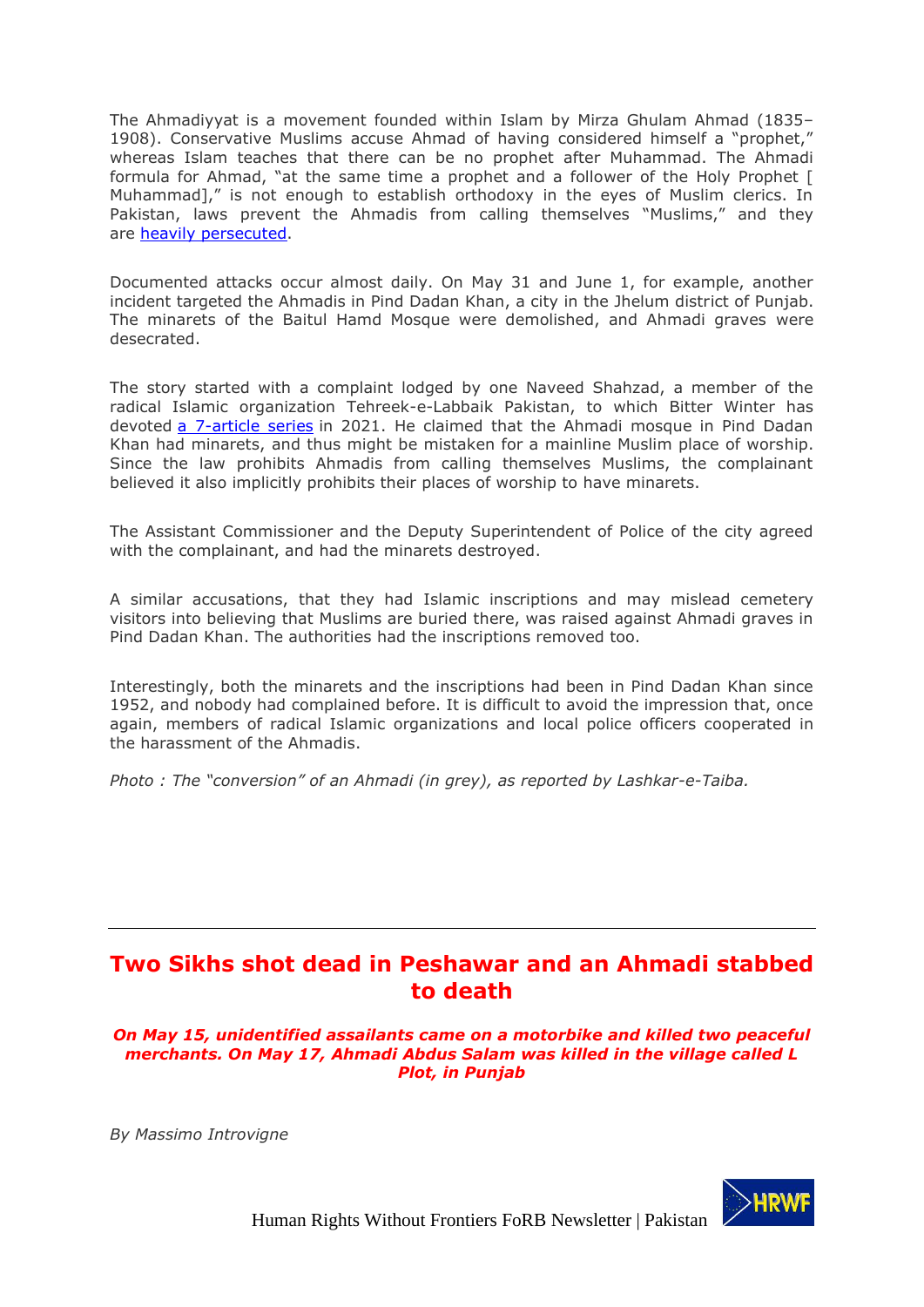### *Two Sikhs shot dead in Peshawar*

Bitter Winter (17.05.2022) - <https://bit.ly/3x2JzbZ> *-* Two Sikh traders, Ranjit Singh (42) and Kuljeet Singh (38), were peacefully sitting in front of their shops in Peshawar, Khyber Pakhtunkhwa province, on May 15, when two men arrived on a motorbike, opened fire, and killed them.

In September last year, another Sikh shopkeeper had been similarly killed in Peshawar.

In Pakistan, the persecution of the Sikhs starts from statistics. The community reports there can be as many as 50,000 Sikhs in the country. Scholars believe they are around 20,000, but the government maintains they are less than 7,000.

Numbers are dwindling because of a long history of harassment, forced conversion, destruction of places of worship—and homicide.

As usual, Pakistani authorities condemned the double homicide. From Prime Minister Shehbaz Sharif to Khyber Pakhtunkhwa Chief Minister Mahmood Khan, all offered condolences to the Sikh community and promised justice.

However, rarely is justice delivered in these cases. The root cause of the crimes is the activity of Islamic Sunni extremist organizations that regard the Sikhs as dangerous enemies of Islam and disseminate hate speech.

Until these organizations and their campaigns of hate are not stopped, violence against religious minorities cannot but continue.

#### *Abdus Salam was killed in the village called L Plot, in Punjab*

Bitter Winter (19.05.2022) - <https://bit.ly/38cRniQ> - International protests do not seem to have any effect. The **[persecution of the Ahmadis](https://bitterwinter.org/the-persecution-of-the-ahmadis-in-pakistan-5-why-ahmadis-cannot-vote/)** in Pakistan continues, at different levels.

The Ahmadis are part of a movement founded within Islam by Mirza Ghulam Ahmad (1835–1908). Conservative Muslims accuse Ahmad of having considered himself a "prophet," whereas Islam teaches that no prophet can appear after Muhammad. The Ahmadi formula for Ahmad, "at the same time a prophet and a follower of the Holy Prophet [ Muhammad]," is not enough to establish the Ahmadis' orthodoxy in the eyes of Muslim clerics.

This is not a theological dispute only, and the hatred disseminated against the Ahmadis by both Muslim radicals and the Pakistani government itself continues to kill.

On May 17, at 5:45 pm, an Ahmadi called Abdus Salam, son of Munawar Ahmed, left his home in the village called L Plot in the District of Okara, Punjab. A young boy, Ali Raza alias Mulazam Hussain, son of Badhir Ahmer, suddenly attacked him and stabbed him to death.

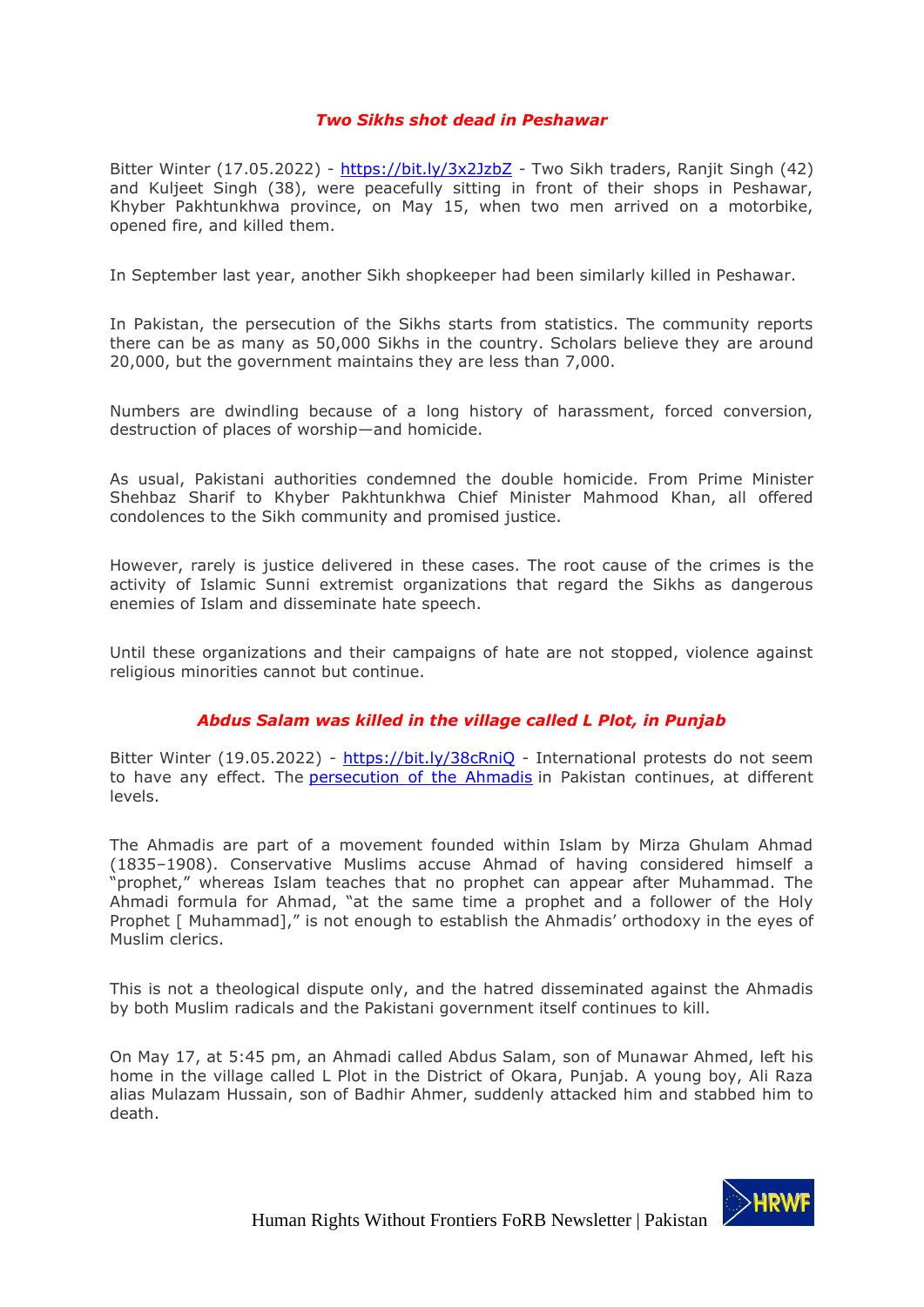The young boy is a student at the local madrassa. He had no personal quarrel with Abdus Salam, and the only explanation for the crime is that it was motivated by sectarian hatred against the Ahmadis. The assassin has left the village and, at the time of this writing, is still at large.

Abdus Salam leaves behind a widow, two young boys of 6 and 4, and a baby girl of one and a half year. It is the last victim of a cruel and senseless war.

*Photo : Protest march after the homicides in Peshawar. From Twitter.*

## <span id="page-3-0"></span>**Hearing of a Christian couple, formerly sentenced to death in Pakistan, at the European Parliament**

By Manel Msalmi and Willy Fautré

HRWF (23.05.2022) - On Wednesday 18 May 2022, **Shafqat Emmanuel and Shagufta Kausar**, a Christian couple sentenced to death in Pakistan on blasphemy charges in 2014 and kept on the death row until their acquittal in June 2021, were welcomed with open arms at the European Parliament to testify about their ordeal.

The event was organized by **MEPs Peter van Dalen and Carlo Fidanza, co-chairs of the Intergroup on Freedom of Religion or Belief and Religious tolerance** and attended by other MEPs, such as the Vice President of the European Parliament **Othmar Karas** (EPP Political Group) and **Charlie Weimers** (ECR Political Group).

The conference started with an exchange of views between the Christian couple who after their acquittal was granted asylum in a European country. They said they were grateful to Europe for welcoming their family and guaranteeing their safety and security.

Shafqat Emmanuel and Shagufta Kausar said they were "happy and relieved to be free." They were grateful to the three members of the EP Intergroup on FORB – Peter van Dalen (EPP), Bert-Jan Ruissen (ECR), Joachim Kuhs (ID) - who had filed a written [parliamentary question](https://www.europarl.europa.eu/doceo/document/E-9-2021-000821_EN.html) about their situation on 10 February 2021 which was addressed to Josep Borrell, High Representative/ Vice President of the European Commission.

They also thanked the European Parliament which on 29 April 2021 had adopted a [Resolution on Blasphemy Laws in Pakistan,](https://www.europarl.europa.eu/doceo/document/TA-9-2021-0157_EN.html) focusing in particular on their personal case saying in its very first point:

*"whereas Shagufta Kausar and Shafqat Emmanuel, a Christian couple, were imprisoned in 2013 and sentenced to death in 2014 for blasphemy; whereas they have been accused of sending "blasphemous" text messages to a mosque cleric insulting the Prophet Muhammad, using a sim card registered in Shagufta's name; whereas both the accused have consistently denied all allegations and believe that her National Identity Card was purposely misused;*

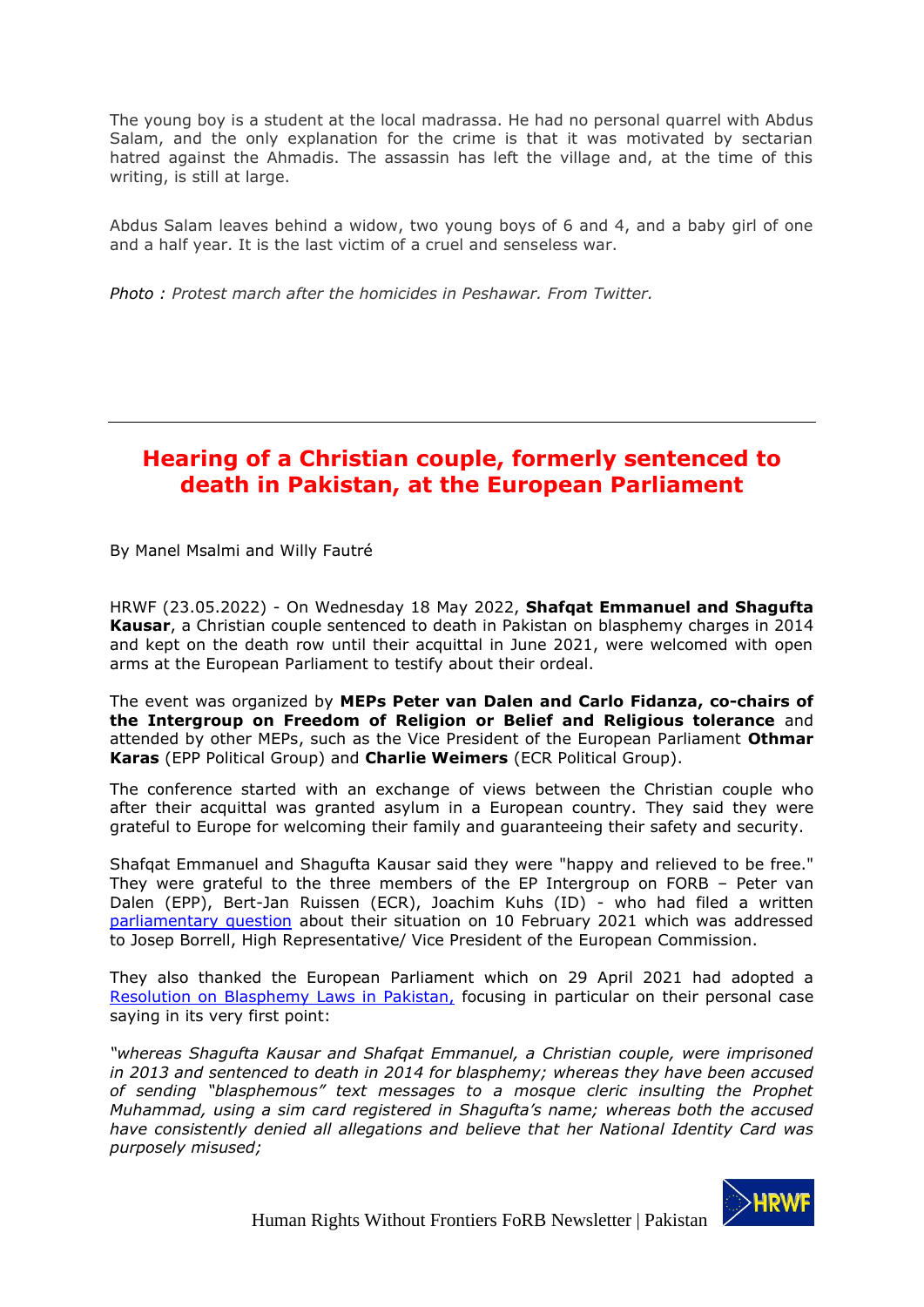#### the European Parliament

*Strongly condemns the imprisonment and sentencing of Shagufta Kausar and Shafqat Emmanuel, as well as the continued delay of their appeal hearing;* 

*calls on the Pakistani authorities to immediately and unconditionally release them, and to provide them and their lawyer adequate security now and upon release;* 

*calls on the Lahore High Court to hold the appeal hearing without delay and to strike down the verdict in accordance with human rights;"*

681 members of the European Parliament voted in favor of the resolution: only three MEPs opposed it.

The pressure exerted by the EU institutions was finally successful as the Christian couple who had spent eight years in prison was released a month and a half later.

The intervention of Shafqat Emmanuel and Shagufta Kausar was followed by their lawyer's, Saif Ul Malook, who shared his views and thoughts regarding blasphemy laws. Saif Ul Malook was also the lawyer of Asia Bibi, arrested in June 2009 and sentenced to death by hanging in 2018. After the visit of Jan Figel, EU Special Representative on Freedom of Religion or Belief, the Supreme Court of Pakistan acquitted her based on insufficient evidence. Saif Ul Malook lives under high protection and goes on receiving death threats accusing him to be a " traitor of Islam". He said that he is ready to defend faithful of Christianity and Islam in the same way because in each of these two religions, "God asks to save the innocent and protect life," according to him. "To save a life is to save humanity," he said.

The debate was followed by some reflections on the situation in Pakistan by Jean -Paul Van der Walle from "ADF International" and Jan Dirk Van Nifterik from the Dutch foundation "Hulp Vervolgde Christenen" (Help Persecuted Christians).

Mr Joel Voordewind, a former MP in the Netherlands, argued that the EU should "stand with the minorities who are affected by the blasphemy laws in Pakistan." He added: "We are not talking about numbers but we are dealing with people." Individual cases give a face to the numbers of victims who are killed, beaten and even stoned or burnt to death. The question is "What can we do as politicians to make a change?". The answer is "EU resolutions. They are useful to fight against blasphemy laws and the Human Rights Council in Geneva must support the European Parliament resolutions for freedom of religion and against the death penalty." According to a research by an Australian university on the death penalty, 1600 people have been in jail in Pakistan on the grounds of blasphemy, the majority of them being Muslims. Twelve countries still have death penalties for non-believers on apostasy and blasphemy.

**MEP Peter Van Dalen** is working on an EU resolution supporting a UN resolution against the death penalty to put pressure on the 12 countries whose laws allow death sentences in cases of change of religion. The resolution will be introduced by the EPP Group. A draft of the EU resolution will be discussed in July 2022 in the plenary session as an emergency.

The lawyer of the Christian Pakistani couple, Mr Malook, stressed that the EU should be firm with the imams coming from Pakistan and vigilant about their teachings.

In their last remarks, the couple and their children said that they are happy and thankful to the EU for welcoming them as they feel that they are free for the first time in their lives.

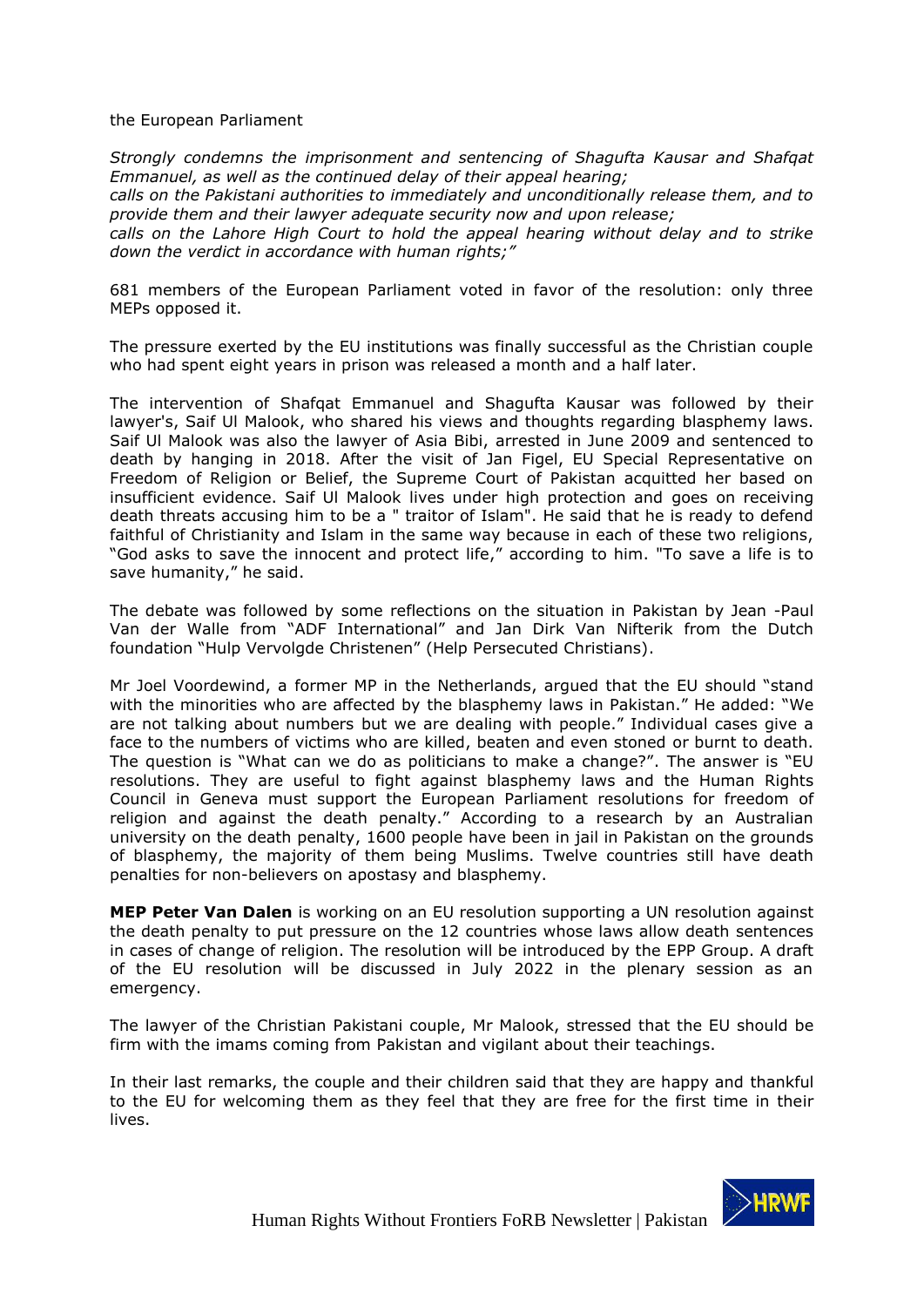**MEP Peter Van Dalen,** as a co-chair of the Intergroup on freedom of religion and belief, regretted in his conclusion that unfortunately left-wing MEPs are reluctant in bringing freedom of religion issues on the agenda and sometimes block EU resolutions introduced by the EPP Group. And he added that the European Parliament wanted the EU to review Pakistan's eligibility for GSP+ status as long as there is no substantial improvement of its human rights and religious freedom record.

*Photo : MEP Peter Van Dalen*

## <span id="page-5-0"></span>**Questions from MEP Martusciello about blasphemy laws to EU Commissioner Dombrovskis**



*Hearing about blasphemy laws in Pakistan at the European Parliament on 27 April 2022. Credit: HRWF*

HRWF (02.05.2022) - On April 28th, there was an informal hearing in the European Parliament (EP) to ask what the European Commission has done in response to the **[29](https://www.europarl.europa.eu/doceo/document/TA-9-2021-0157_EN.html)  [April 2021 EP Resolution](https://www.europarl.europa.eu/doceo/document/TA-9-2021-0157_EN.html)** calling for suspension of Pakistan's GSP+ favoured nation trading status in the light of that country's failure to honour its human rights commitments. That resolution had been adopted by 681 MEPs; only three MEPs had opposed it. It was calling on the Commission and the European External Action Service (EEAS)

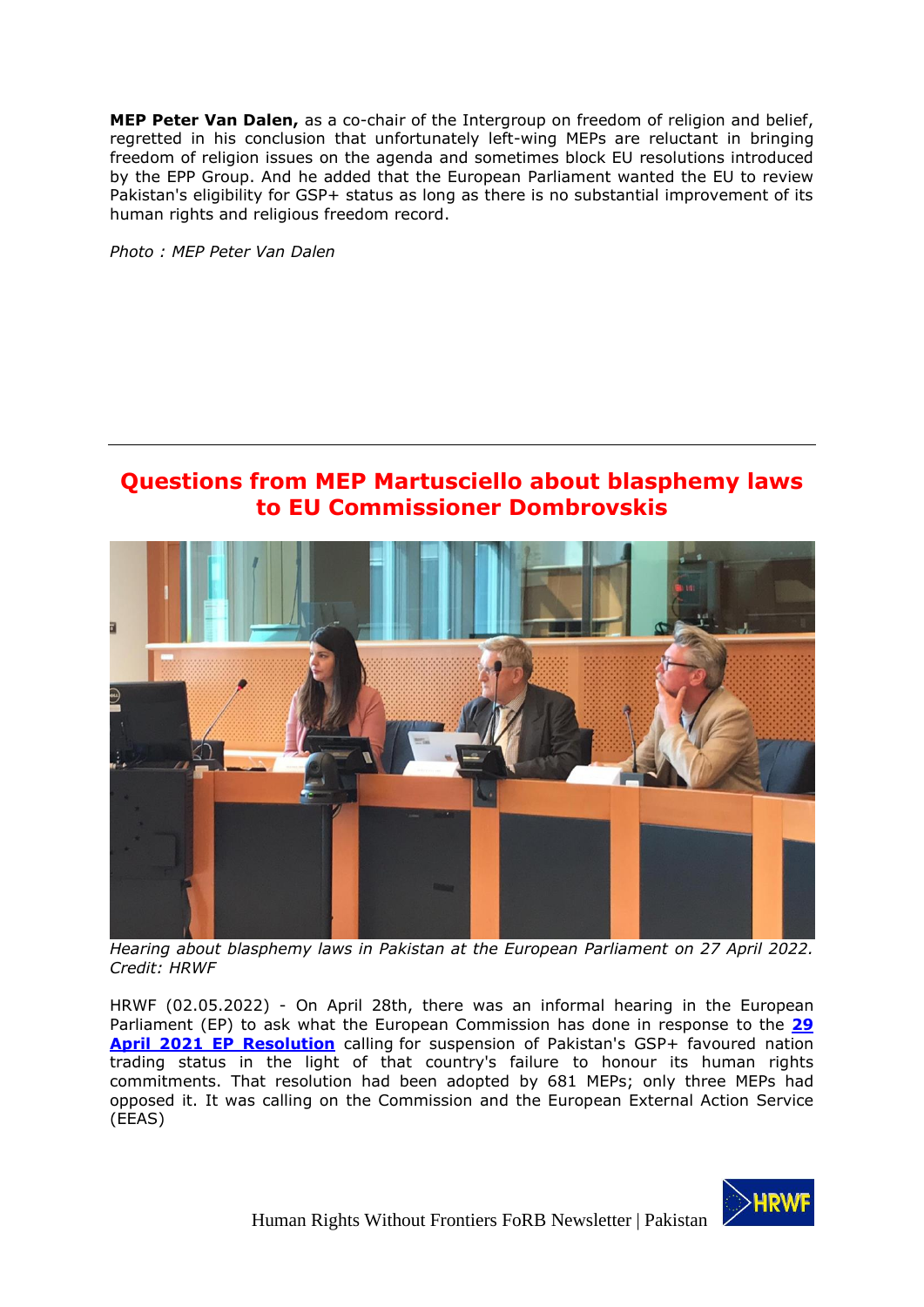"*to immediately review Pakistan's eligibility for GSP+ status in the light of current events and whether there is sufficient reason to initiate a procedure for the temporary withdrawal of this status and the benefits that come with it, and to report to the European Parliament on this matter as soon as possible."*

The hearing was hosted by Fulvio Martusciello MEP (EPP group).

The moderator was Willy Fautre, director of Human Rights Without Frontiers.

Before the hearing, MEP Martusciello sent EU Commissioner Valdis Dombrovskis a number of questions on issues which have been a source of deep concern for a long time for human rights organizations.

#### *Questions addressed to EU Commissioner Valdis Dombrovskis*

The following questions were forwarded to EU Commissioner Valdis Dombrovskis in advance of the event.

**In April 2021 the European Parliament called on the European Commission to and the European External Action Service to to immediately review Pakistan's eligibility for its continued GSP+ status in the light of continued human rights abuses in that country, drawing particular attention to the highly controversial 'Blasphemy laws.'**

**Since April 2021, what concrete steps have the European Commission and the European External Action Service taken to pressure the government of Pakistan to address the human rights issues raised by the European Parliament?**

**What dialogue has taken place between the European Commission, the European External Action Service, and the government of Pakistan with the view to urging the latter to abolish the blasphemy laws?**

**What is the current situation concerning Pakistan's GSP+ status?**

#### **Will the European Commission and the European External Action Service assure us that these issues will be prioritised with the new Prime Minister of Pakistan, Shehbaz Sharif, and indicate when this will be done?**

Civil society organizations are waiting for the Commissioner's response. Hopefully as soon as possible.

In this regard, Manel Msalmi international Affairs Advisor to Mep (EPP Group) and president of the European Association for The Defense of Minorities said "What we expect from the commissioner is to put human rights issues as well as minorities rights on the top of the agenda and urge the government of Pakistan to abolish blasphemy laws. We also would like to learn about the current situation concerning GSP+ status and a guarantee that human rights issues will be prioritized in the dialogue between the EEAS and the new PM of Pakistan Shehbaz Sharif."

And Gary Cartwright from EU Today added: "Pakistan was granted GSP+ status as an incentive to address serious human rights issues. This has not happened and so the status must be suspended. Otherwise, what message is the Commission sending out to other regimes which show little or no regard for human rights."

#### *The blasphemy laws in the dock*

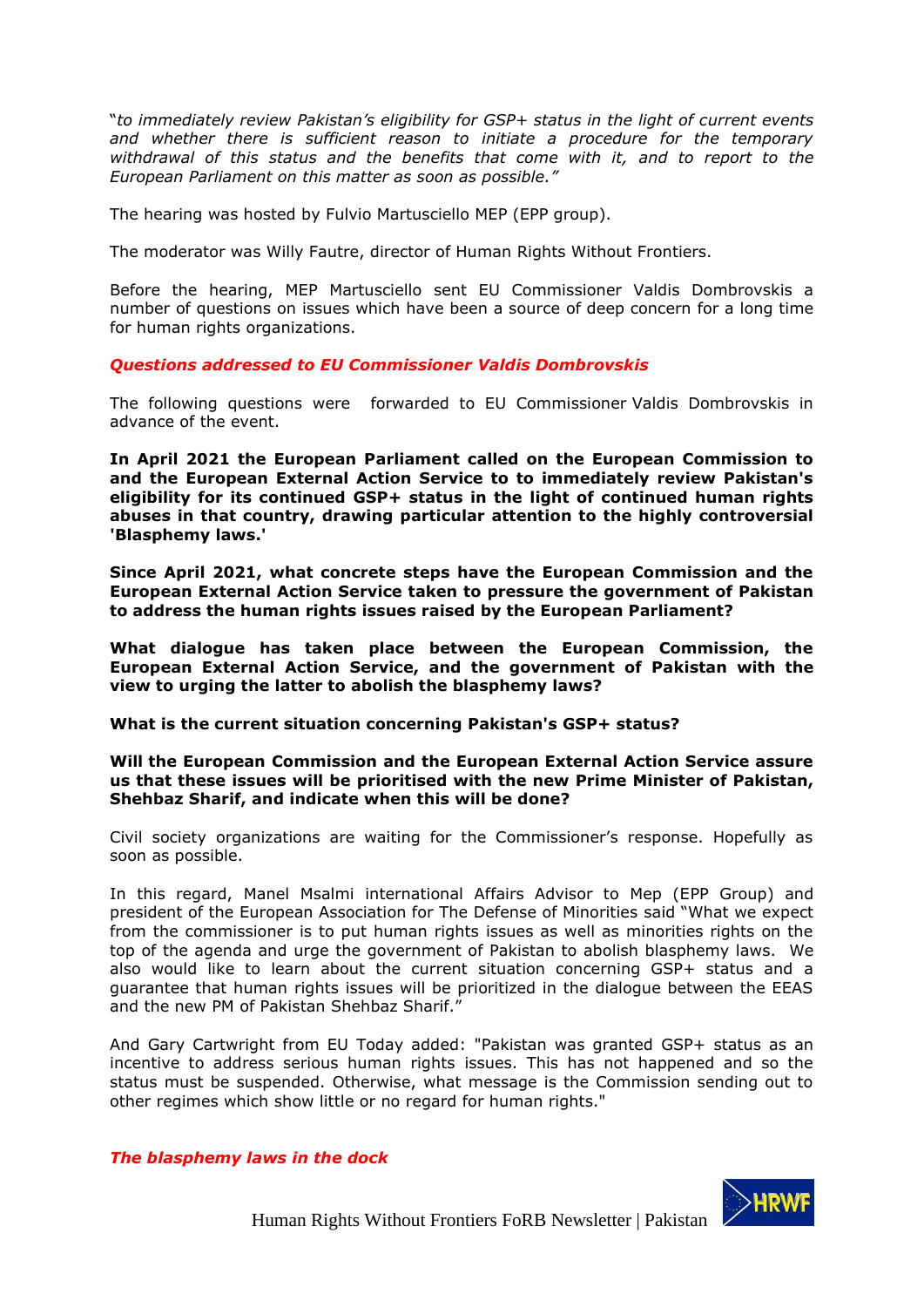During the introduction, the moderator explained why those blasphemy laws were an acute problem for religious minorities in Pakistan and for the international human rights community. He was quoted as saying:

"Blasphemy laws are the single most draconian laws that undermine freedom of thought, religion or expression. It literally suffocates the religious minorities, instills deadly fear of mob violence and forces religious minorities into submission to the whims and authority of the majority.

Government efforts towards Islamization of Pakistan's civil and criminal law, which began in the early 1980s, have dangerously undermined fundamental right to freedom of religion and expression, and have led to serious abuses against the country's religious minorities. The broad and vague provisions of a series of laws known collectively as the "blasphemy" laws, which strengthen criminal penalties for offenses against Islam, have been used to bring politically motivated charges of blasphemy or other religious offenses against members of religious minorities as well as some Muslims.

The blasphemy laws have also contributed to a climate of religious bigotry which has led to discrimination, harassment and violent attacks on minorities - abuses which are apparently tolerated, if not condoned, by some political leaders and government officials.

In its Resolution last year, the European Parliament stressed that

- the blasphemy laws incite harassment, violence and murder against those being accused
- people who are accused of blasphemy have to fear for their lives regardless of the outcome of judicial procedures
- blasphemy laws are often abused by making false accusations that serve the personal interests of the accuser.

Moreover, blasphemy laws make it dangerous for religious minorities to express themselves freely or engage publicly in religious activities.

Any attempt to reform the laws and their application or to discuss these issues in the media have been stifled by threats and assassinations.

According to the Centre for Social Justice in Pakistan, at least 1855 people have been charged under the blasphemy laws between 1987 and February 2021, with the highest number of accusations taking place in 2020.

Our organization, Human Rights Without Frontiers, has a database of 47 documented cases of believers of all faiths in Pakistan who are in jail on the basis of the blasphemy laws. These include 26 Christians, 15 Sunni Muslims, 5 Ahmadis and 1 Shia Muslim. But there are certainly more. Sixteen have been sentenced to death; another 16 have been sentenced life imprisonment, ten have been sentenced to prison for years and in the other cases, the status is not known."

# <span id="page-7-0"></span>**At least 58 killed in suicide bombing at Shi'ite mosque**

By [Jibran Ahmad](https://www.reuters.com/authors/jibran-ahmad/)

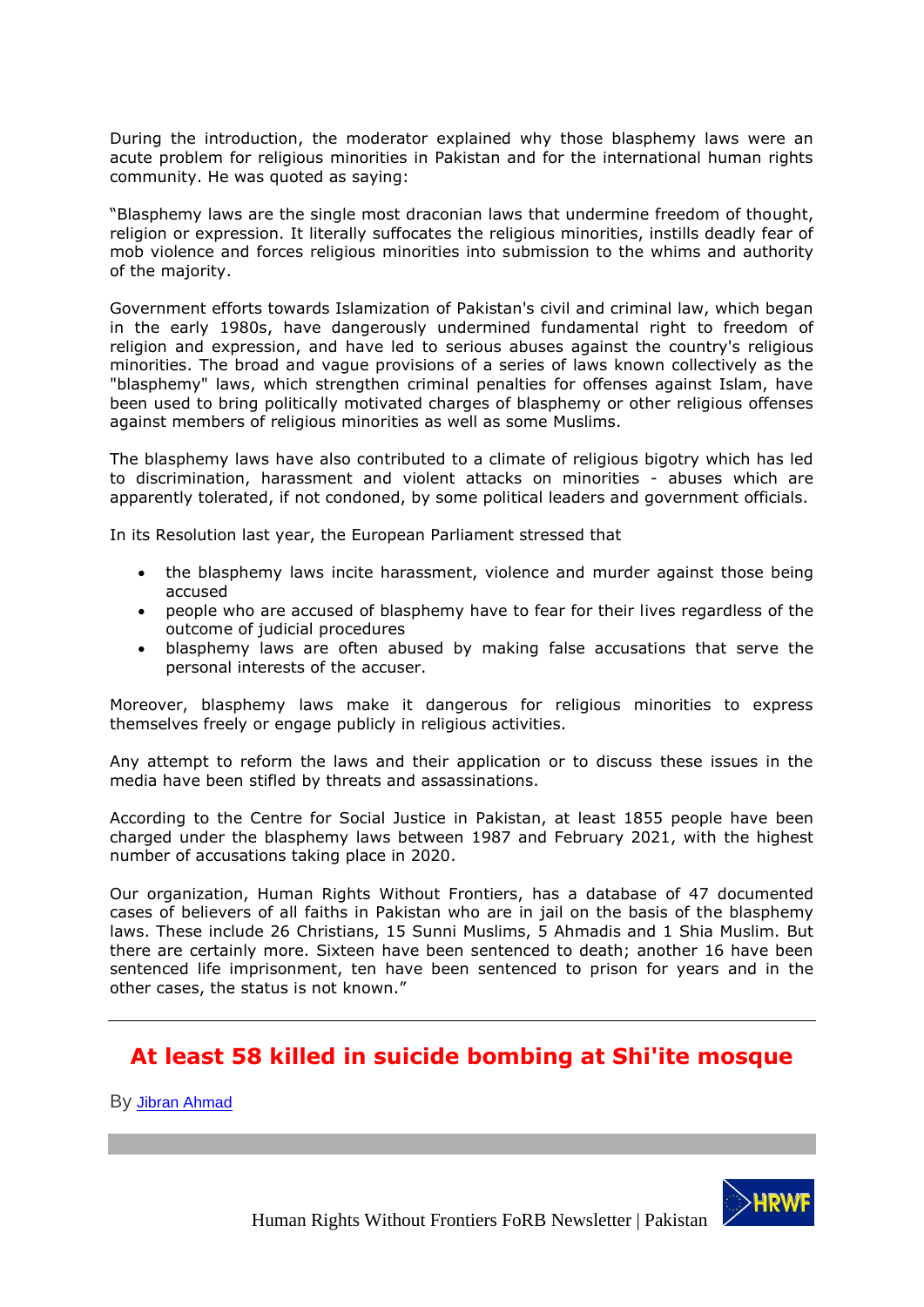

Reuters (05.03.2022) - <https://reut.rs/3sHIHbF> - A suicide bombing at a Shi'ite Muslim mosque during Friday prayers in the northwestern Pakistani city of Peshawar killed at least 58 people and injured nearly 200, hospital officials said.

Islamic State claimed responsibility for the bombing in a statement, which would make it one of the biggest attacks carried out by the group inside Pakistan.

An armed man who arrived near the mosque on a motorcycle opened fire when he was stopped by police, before forcing his way into a crowded hall and detonating his suicide vest, senior police official Haroon Rasheed said.

The attacker first shot at the police guards at the mosque's entrance, killing one of them, he said. "The armed man entered the mosque and started firing on the worshippers and finally blew himself up," Rasheed added.

Previously, police had said they were two men on the motorcycle.

The attack is one of the deadliest in years on Pakistan's Shi'ite minority, which has long been targeted by Sunni Muslim Islamist militants, including Islamic State and Tehreek-e-Taliban Pakistan (TTP), also known as the Pakistani Taliban.

The Pakistani Taliban distanced themselves from the attack in a message sent to Reuters.

Many of the injured were in critical condition, officials at the nearby Lady Reading Hospital said, updating the previous toll.

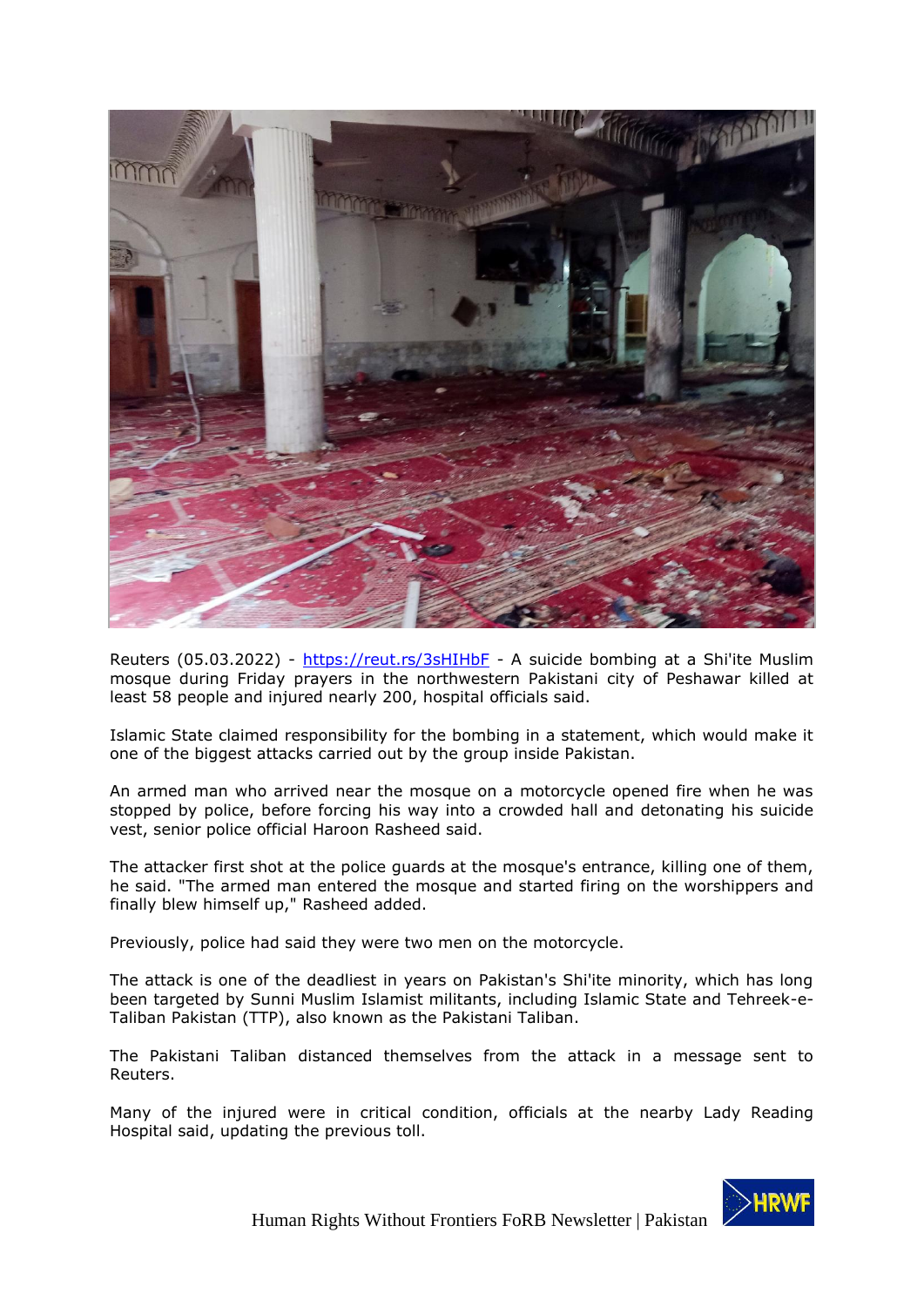Sardar Hussain, who lost three relatives in the blast, said the mosque was the only place of worship for the Shi'ite community in Peshawar's old city.

Attacks by Islamist insurgents had become an almost daily occurrence in Pakistan until the military launched a crackdown on militants in 2014.

### *'PANIC SPREAD'*

Worshippers at the mosque in Peshawar had gathered for Friday prayers, when congregations are usually the largest.

"Panic spread among the worshippers when the firing started. I ran to save my life," one man, who did not give his name, told Reuters at a hospital where he was being treated for his injuries.

"Suddenly a man came in and started firing... He shot many people (and) then closed his eyes and blew himself up. After that, I have no idea what happened," he said.

Pakistan's Prime Minister Imran Khan condemned the bombing, according to his office.

The attack comes as the Australian cricket team are touring Pakistan for the first time in over two decades and staying in Islamabad, 140 kilometres (87 miles) from Peshawar.

Pakistan recently started hosting international teams again after security concerns forced them to shift many of their high profile international events to the UAE.

Following the blast, the Australian cricket coach Andrew McDonald said the team touring Pakistan will be guided by security experts.

## <span id="page-9-0"></span>**Former EU FoRB Special Envoy Jan Figel's views on religious freedom**

## **Part I**

### *About blasphemy laws; violence against religious minorities; kidnapping, forced conversion and marriages of non-Muslim girls*

By Willy Fautré, Human Rights Without Frontiers (HRWF)

HRWF (19.02.2022) - On the eve of the 8th Meeting of the Istanbul Process against religious intolerance, stigmatisation, discrimination, incitement to violence and violence against persons based on religion or belief hosted by Pakistan, EU Special Representative for Human Rights Eamon Gilmore delivered some **[welcoming remarks](https://www.gilmore.ie/8th-meeting-of-the-istanbul-process/)** on behalf of the EU on the occasion of the 10th anniversary of Human Rights Council Resolution 16/18.

*Human Rights Without Frontiers* interviewed former EU Special Envoy Jan Figel to share his views about the situation of religious freedom in Pakistan as during his mandate he had vigorously and successfully stood up for the case of **[Asia Bibi](https://www.amazon.com/Blasphemy-Memoir-Sentenced-Death-Water/dp/1613748892)**, a Christian sentenced to death by hanging on alleged blasphemy charges. After years spent on the death row, she was acquitted in 2018 by the Supreme Court on the grounds of insufficient evidence. She now lives in Canada.

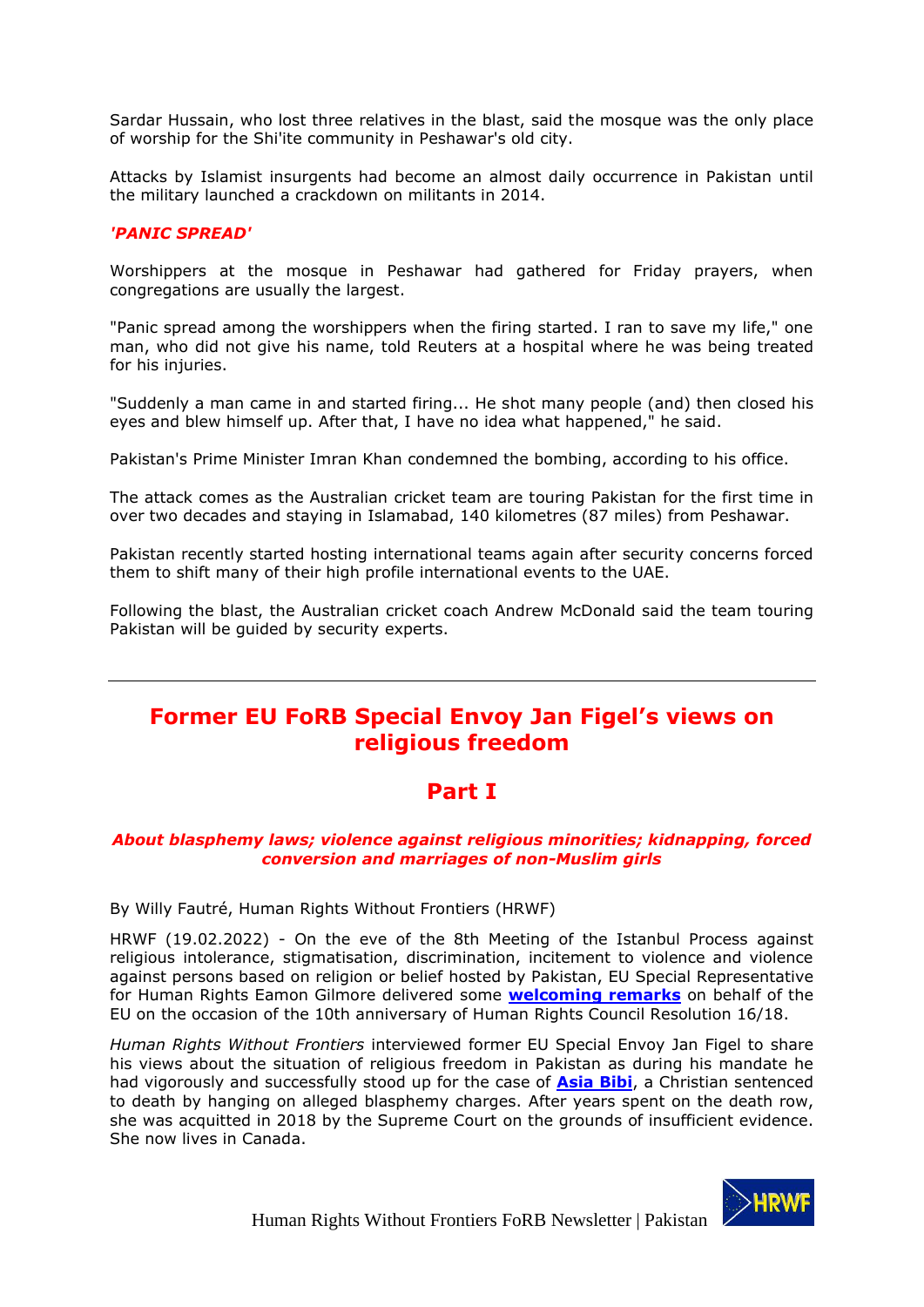#### *HRWF: Pakistan is a beneficiary of the GSP+ scheme, which grants a privileged access for its products to the EU market, but members of the European Parliament and civil society organizations in Europe are pressing Brussels to suspend this status due to egregious violations of human rights in Pakistan. What is their main area of concern?*

**Jan Figel:** Pakistan has been benefitting from trade preferences under the GSP+ program since 2014. The overall economic incentives from this unilateral trade advantage for the country are considerable, reaching billions of Euros. But almost every year the European Parliament adopts a critical resolution or statement on various crimes, human rights violations or judicial abuses. The GSP+ status came with the obligation for Pakistan to ratify and implement 27 international conventions, including commitments to guarantee human rights and religious freedom. This is a frequent and vast problem in Pakistan. The latest GSP+ assessment of Pakistan in 2020 by the Commission expressed a variety of serious concerns on the human rights situation in the country, notably the lack of progress in limiting the scope and implementation of the death penalty.

One of the most striking issues has been the continued use of the blasphemy laws in Pakistan since 1986 after they were adopted by the former military regime. Regrettably, civilian governments have not had enough goodwill, or courage, afterwards to get rid of these stringent provisions that are frequently misused against a neighbor or an opponent to settle personal scores. Almost 1900 persons have been charged in total so far, with the highest numbers in recent years. In 2019 the UN Special Rapporteur on Freedom of Religion or Belief Ahmed Shaheed mentioned the case of Asia Bibi in his annual Report as one of the examples of a revival of anti-blasphemy and anti-apostasy laws and the use of public order laws to limit any expression deemed offensive to religious communities.

As a Special Envoy for the Promotion of Freedom of Religion or Belief outside the EU (2016-2019) I followed the case of Asia Bibi very closely and was involved with Pakistani authorities, repeatedly and intensively. The EU showed here its positive influence; it was an excellent example of effective diplomacy and soft power. Regrettably, this important effort has not been continued, there is no Special Envoy for FoRB outside the EU anymore. Obviously, FoRB is not a priority today as it was under Juncker´s Commission.

### *HRWF: To what extent are religious minorities victims of human rights violations and discrimination in Pakistan?*

**Jan Figel:** Religious minorities face many types of social and religious discrimination. Such discrimination is also observed at the official level in state and public employment as well as in private sector jobs. Minorities are disliked, ignored and sidelined. Even in schools, children face such challenges. My Pakistani friends quite often tell me about their painful experience.

Discrimination of religious minorities became a usual, daily phenomenon in Pakistan, both officially and socially in the larger society. State condemnation of violence and discrimination of religious minorities especially against Hindus and Christians is, regrettably, only a lip service. We all know that slogans and hollow statements can never replace sincere commitments, continued efforts and justice for all. They are just meant to appease the international audience.

The most severe situation concerns Ahmadis, who claim their Islamic identity and belonging, but this is not recognized by the State. Members of this community are openly and constitutionally discriminated against and they are frequently attacked by violent mobs. The government repeatedly showed its impotence to protect religious

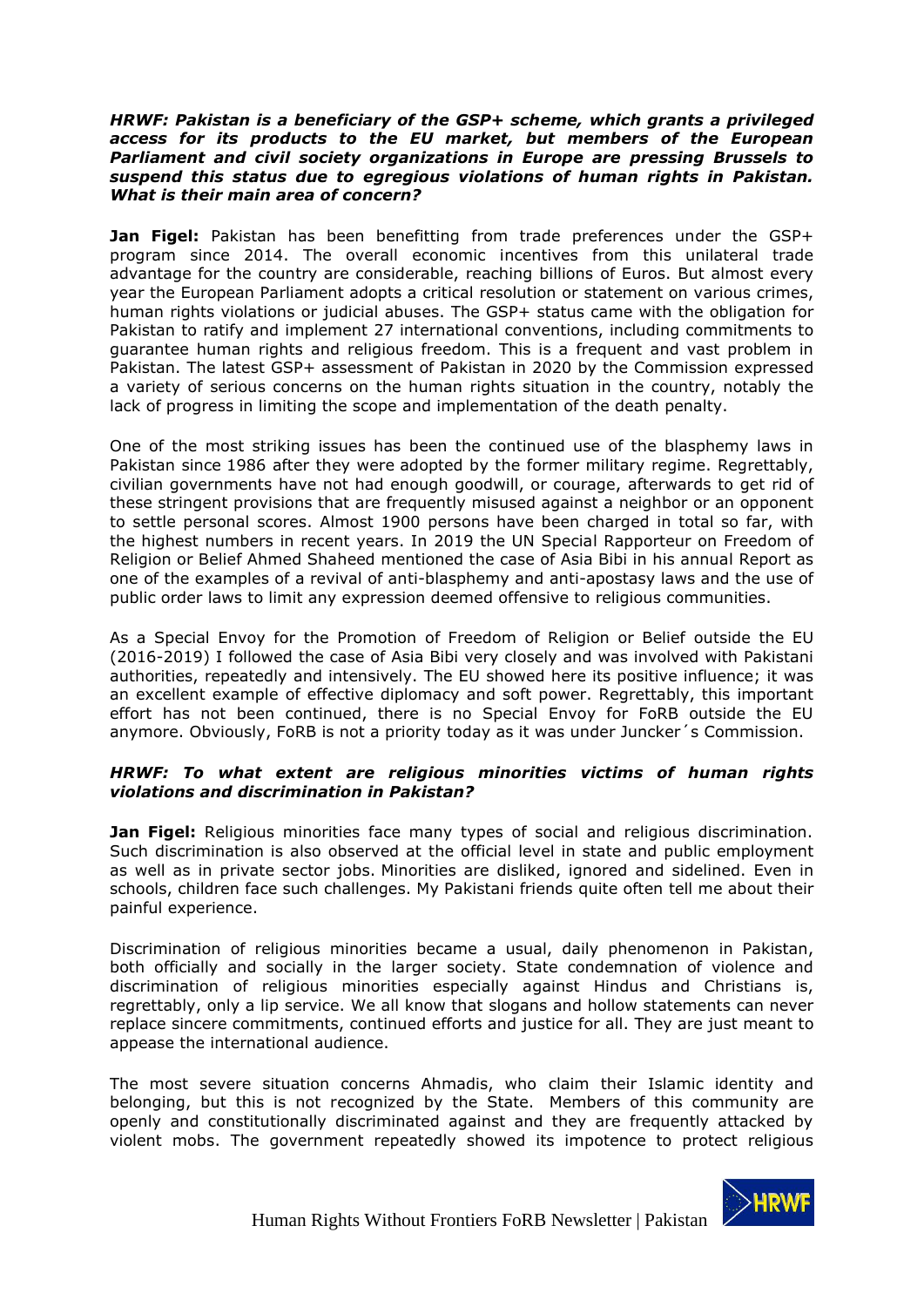minorities who are regularly harassed: mainly Christians, Hindus, Shias, Ahmadis and Sikhs.

### *HRWF: Can you give some examples of recent incidents targeting religious minorities?*

**Jan Figel:** There are too many examples to share, unfortunately. Here are some of them. In 2020 Saleem Masih, a 22-year-old man in the city of Kasur, in Punjab province, was tortured to death by local landlords after they accused him of 'polluting' the water he bathed in. His only fault was that he was a Christian He was tortured to death for taking a dip in a village tube well in Pakistan.

Tabitha Gill, a Christian nurse in Karachi, was beaten in January 2021 by her Muslim colleagues who accused her of blasphemy.

Recently, Salma Tanveer, a Muslim woman and a mother of five children, was sentenced to death in September 2021 after spending nine years in prison.

Aneeqa Ateeq, a 26-year-old Muslim woman, was also sentenced to death in January 2022.

Some radical Muslims killed a Shia sect cleric Maulana Khan for alleged blasphemy in autumn 2020 in Karachi.

Blasphemy incidents affect Muslims and non-believers as well. It is critically high time to look closely at these issues and correct this whole unjust system.

A Sri Lankan factory manager was beaten to death and set ablaze by a mob over blasphemy accusations in Sialkot city, in Punjab, in December last.

Recently, in February, a crowd snatched a man accused of blasphemy at a police station in Khanewal, also in the Punjab Province. He was beaten and hanged. As journalist Waqar Gillani puts it, there is an unending tale of horror in Pakistan...

One must wonder where the rule of law is. On which side do the police stand?

Punjab Governor Salman Taseer was shot dead by an official bodyguard in 2011 because he criticized the blasphemy laws and demanded Asia Bibi to be pardoned. Shortly after Taseer was gunned down, Shabaz Bhatti, the Federal Minister for Minorities and the only Christian in the Cabinet, was shot dead.

Peace in society is the fruit of justice. Justice delayed is justice denied, I repeated during my missions to Pakistan in Islamabad, Karachi, Lahore and Ravalpindi. Justice needs more than labels, slogans or words – it needs action, decisions and perseverance.

### *HRWF: Is there some truth in the kidnapping and forced conversion stories of about 1000 Pakistani girls per year?*

**Jan Figel**: Rights groups say that every year in Pakistan as many as 1,000 minority girls are forcibly converted to Islam, often after being abducted or tricked. According to Amarnath Motumal, the vice-chairperson of the Human Rights Commission of Pakistan, an estimated 20 or more Hindu girls are abducted and forcefully converted every month, although exact figures are impossible to gather.

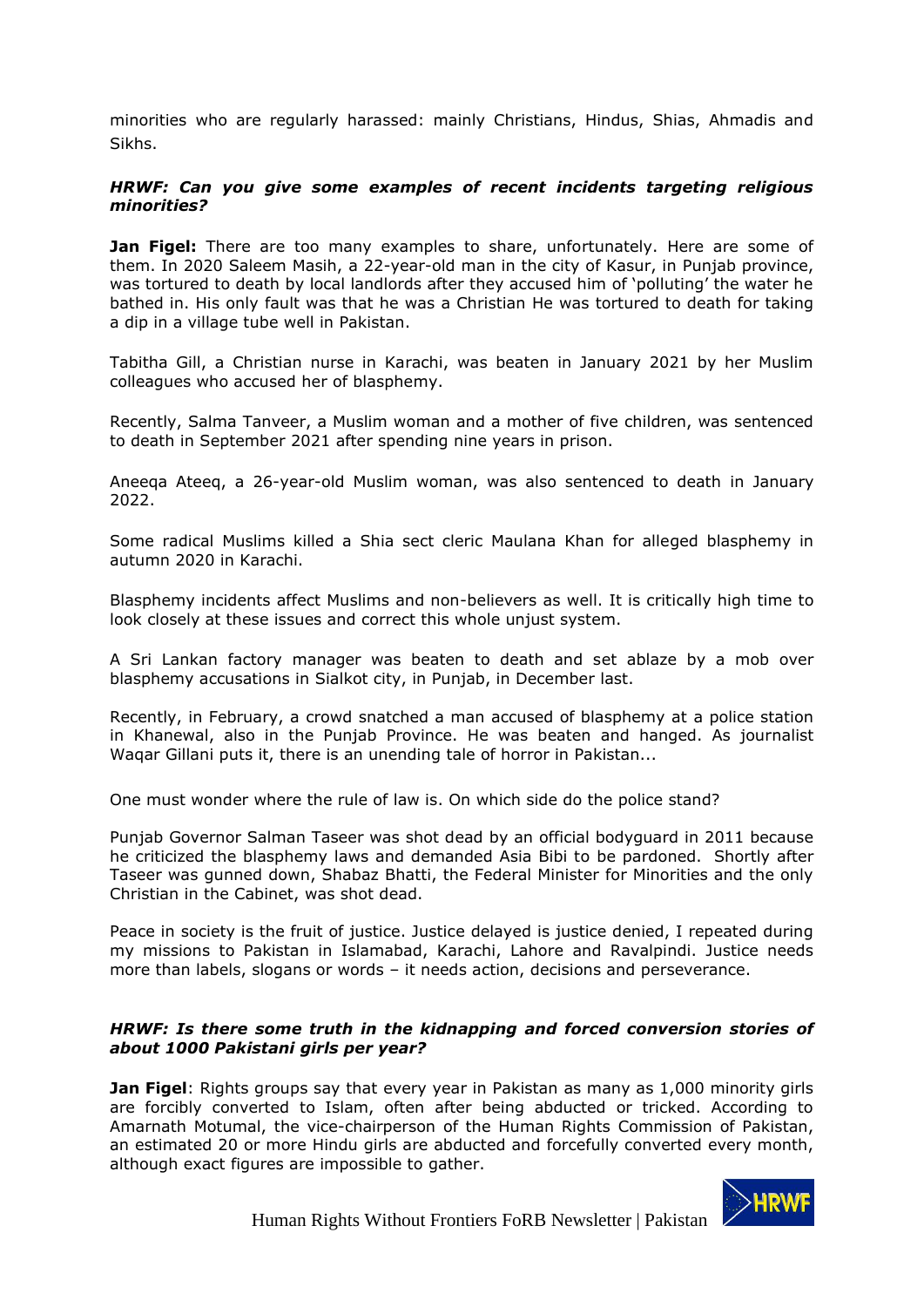In a shocking decision, the Lahore High Court has recently ruled in favor of a Muslim perpetrator who forcibly abducted, converted to Islam and married an underage Christian girl called Maria Shahbaz. The 14-year-old girl was abducted in Faisalabad in April 2020.

So, it is a majority Muslim dominance issue. The formal law does not allow marriage before 18 years. Such child conversions and marriages are therefore illegal. Recently, Pakistan has tried to pass a law against forced conversions but later the Government gave in to pressure of religious extremists and in September the bill was deferred.

### **Part II**

#### *About laws to be amended; Christians, Hindus, Ahmadis and Muslims in prison or on the death row on blasphemy charges; the EU monitoring of the implementation of the GSP+; the controversial Single National Curriculum; the planned mission to Pakistan of EU's Special Representative for Human Rights Eamon Gilmore*

### See Part I **[here](https://hrwf.eu/pakistan-former-eu-forb-special-envoy-jan-figels-views-on-religious-freedom-part-i/)**

By Willy Fautré, Human Rights Without Frontiers (HRWF)

HRWF (21.02.2022) - On 10 February 2021, three Members of the European Parliament Intergroup on FoRB – Peter van Dalen (EPP), Bert-Jan Ruissen (ECR), Joachim Kuhs (ID) - filed a written [parliamentary question](https://www.europarl.europa.eu/doceo/document/E-9-2021-000821_EN.html) addressed to Josep Borrell, High Representative/ Vice President of the Commission, in which they raised the controversial issue of the privileged GSP+ status granted to Pakistan as follows: *"Given the blasphemy laws in Pakistan and the unjustified treatment of religious minorities in Pakistan that they lead to, is the VP/HR considering ending the Generalised Scheme of Preferences Plus preferences for Pakistan? If not, why not?"*

On 15 April 2021**,** the weak [answer](https://www.europarl.europa.eu/doceo/document/E-9-2021-000821-ASW_EN.html) of the Vice-president of the Commission was not giving much hope to human rights defenders in Pakistan and in Europe:

*"The 2018-2019 Report on the Generalised Scheme of Preferences (GSP) shows that Pakistan is making progress over time in areas such as the elimination of honour killings, the protection of transgender persons, and the protection of women's and children's rights.*

*However, a number of shortcomings still remain. The report includes reducing the scope for the death penalty as one of the priority areas for action. The EU will continue to closely monitor, address and encourage further progress on these issues."*

On 29 April 2021, the European Parliament adopted a [Resolution on Blasphemy Laws in](https://www.europarl.europa.eu/doceo/document/TA-9-2021-0157_EN.html)  [Pakistan,](https://www.europarl.europa.eu/doceo/document/TA-9-2021-0157_EN.html) in which it

"*Calls on the Commission and the European External Action Service (EEAS) to immediately review Pakistan's eligibility for GSP+ status in the light of current events and whether there is sufficient reason to initiate a procedure for the temporary withdrawal of this status and the benefits that come with it, and to report to the European Parliament on this matter as soon as possible."*

681 members of the European Parliament voted in favor of the resolution: only three MEPs opposed it.

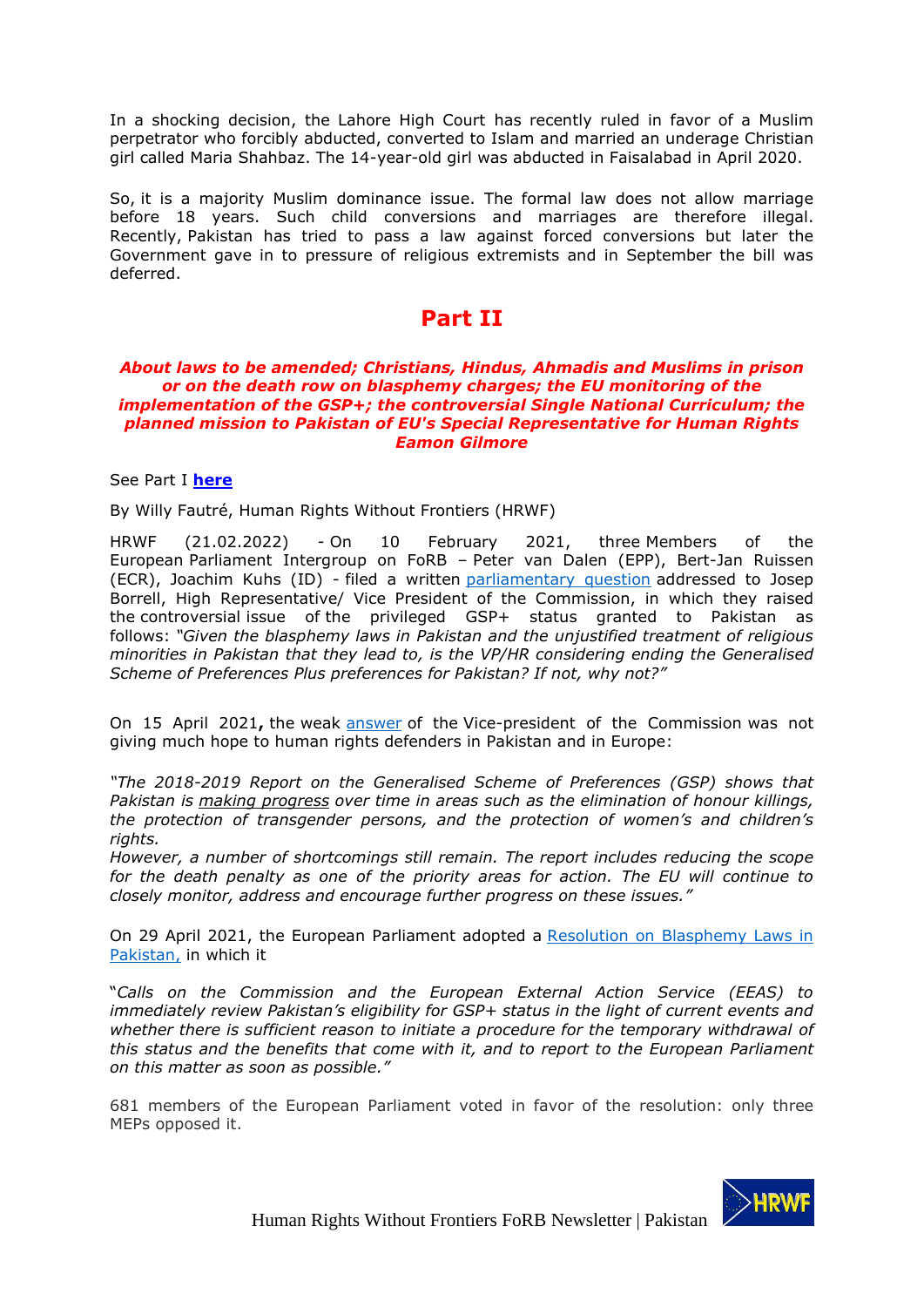*Human Rights Without Frontiers* interviewed former EU Special Envoy Jan Figel to share his views about the concerns of the European Parliament related to the continuation of the GSP+ status despite the persistent violations of religious freedom, the abuse of the blasphemy laws and the repeated sentences to the death penalty, the non-prosecution of perpetrators of violence, forced marriages and conversion of non-Muslim girls to Islam, and various other breaches of international law.

### *HRWF: Which laws in Pakistan are contrary to international agreements and should be urgently amended?*

**Jan Figel:** Blasphemy laws are the single most draconian laws that undermine freedom of thought, religion or expression. It literally suffocates the religious minorities, instills deadly fear of mob violence and forces religious minorities into submission to the whims and authority of the majority.

Government efforts towards Islamization of Pakistan's civil and criminal law, which began in the early 1980s, have dangerously undermined fundamental right to freedom of religion and expression, and have led to serious abuses against the country's religious minorities. The broad and vague provisions of a series of laws known collectively as the "blasphemy" laws, which strengthen criminal penalties for offenses against Islam, have been used to bring politically motivated charges of blasphemy or other religious offenses against members of religious minorities as well as some Muslims.

The blasphemy laws have also contributed to a climate of religious bigotry which has led to discrimination, harassment and violent attacks on minorities - abuses which are apparently tolerated, if not condoned, by some political leaders and government officials.

#### *HRWF: Our organization has a database of dozens of documented cases of Christian, Hindu, Ahmadi and even Muslim Pakistanis who are on the death row or have been sentenced to heavy prison terms or have been in pretrial detention for years on blasphemy charges. Does the judicial system work in conformity with international standards in this regard?*

**Jan Figel**: In theory and on paper the judicial system may appear to work in conformity with international standards but in practice and reality on the ground it does not. The state influences action or inaction on any judicial process on matters of religious content in courts, keeping the political expediency at the forefront. This forces guilty verdicts or delayed verdicts in sensitive religious cases.

The most prominent example is the case of Asia Bibi. This woman from humble background was mercilessly beaten and charged with blasphemy for drinking water from a container used by her Muslim co-workers. She was sentenced to death by a lower court and subsequently by higher courts on appeal. However, when her case became known in international media, Pakistan found a way to release her after nine years of incarceration. The Supreme Court of Pakistan squashed the case on technical grounds but still did not declare her innocent. Asia Bibi had to flee from Pakistan to Canada under a hush deal between the two countries.

Quite often, the police also fail to protect vulnerable groups and individuals. This was the case on February 14, in Lahore, when 25-year old Pervez Masih was killed by a violent mob although the police had been informed and called for protection.

In Pakistan, the rule of law is weak and justice is delayed or not carried out because of the religious indoctrination of masses and street power. Quite often semi-illiterate religious clerics force the judicial system to bow down to their influences. The state security and law enforcing authorities are weak and also subject to some religious

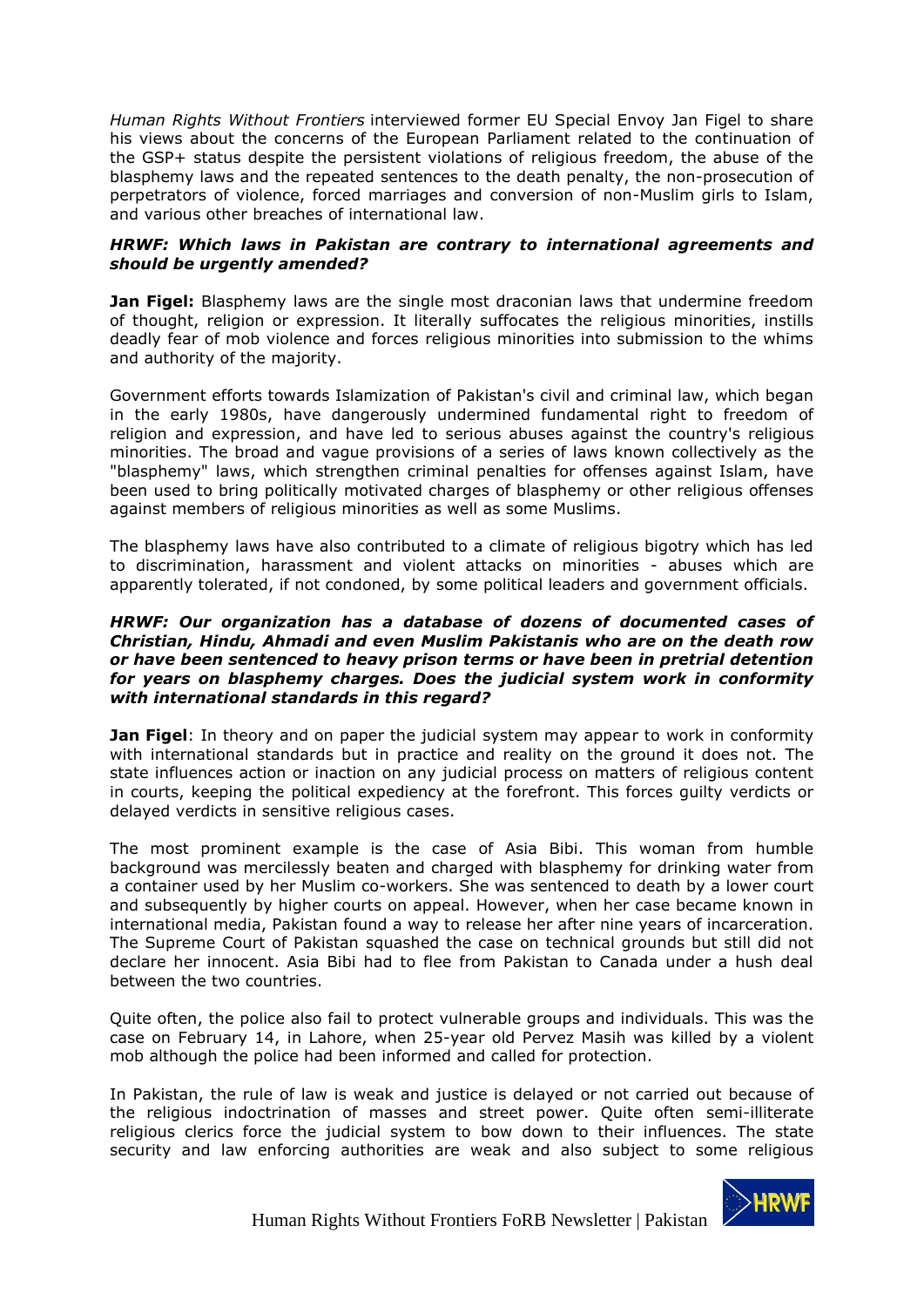considerations. Due to this weakness, several courageous judges have been killed or had to flee the country.

The criminal justice system in Pakistan needs overhauling and courage in this context. It is flawed. There is a tacit support to the complainant's side at all levels: police, prisons and courts. Amid fears, pressures and like-mindedness the judges try to shift the decision to higher and superior courts. Sometimes, their partiality is obvious, even in their judgments.

In a recent court ruling, the judge in Rawalpindi sentenced to the death penalty a Muslim woman accused of blasphemy, saying she was not only a blasphemer but also an apostate, for which she deserved the capital punishment.

So, there are few examples when the judicial system works in conformity with international standards. If it happens that is only at Supreme Court level, which is the highest level.

#### *HRWF: To what extent does or doesn't Pakistan promote religious tolerance in its school education system?*

**Jan Figel:** The education system should do much more for interreligious and interethnic tolerance and coexistence. On the contrary, one can see instillation of hate against Hindus, in particular by misrepresenting and concocting the struggle for India's independence from British colonial rule. The word Hindu for some groups represents an enemy of Pakistan and Islam.

There are positive efforts but a traditional mindset prevails in society. Discrimination and intolerance exist in the administration, and also among educators and teachers. Noteworthy is that the recent compulsory Single National Curriculum (SNC) also has a religious perspective; even in the English and science classes, religion has been introduced. The State has been defined as a religious one, the Islamic Republic of Pakistan, since the times of the military regime... There are fears that this SNC will increase intolerance and biases, and will have an adverse impact.

Good literacy for all and relevant education is needed for peace, coexistence and more promising development in Pakistan. But the content of education is a decisive factor! The state must take more of that and do its duty properly.

*HRWF: The GSP+ has been the best attempt of the EU at being concrete and objective about the importance of international treaties in its relationships with third countries. Soon, DG Trade, the EEAS and several services within the Commission will evaluate to what extent Pakistan has been complying with the 27 international agreements that are conditions to receive and keep the "GSP+" status that is worth billions of Euro, greatly benefitting the economy of Pakistan. What is your view on this process?*

**Jan Figel**: I agree that the GSP+ is a great EU instrument to bring important rules, values and sustainable development into beneficiary countries, including the largest one among them - Pakistan. Here it cannot be "business as usual". The EEAS runs a big EU Delegation of diplomats and has some detailed knowledge of the reality on the ground. It is important for the Commission to have a fair assessment and recommendations in line with the agreed objectives of this Agreement, and for the European Parliament and the Council to adopt responsible positions. Only a Europe caring about justice can be a strong, constructive and respected global actor.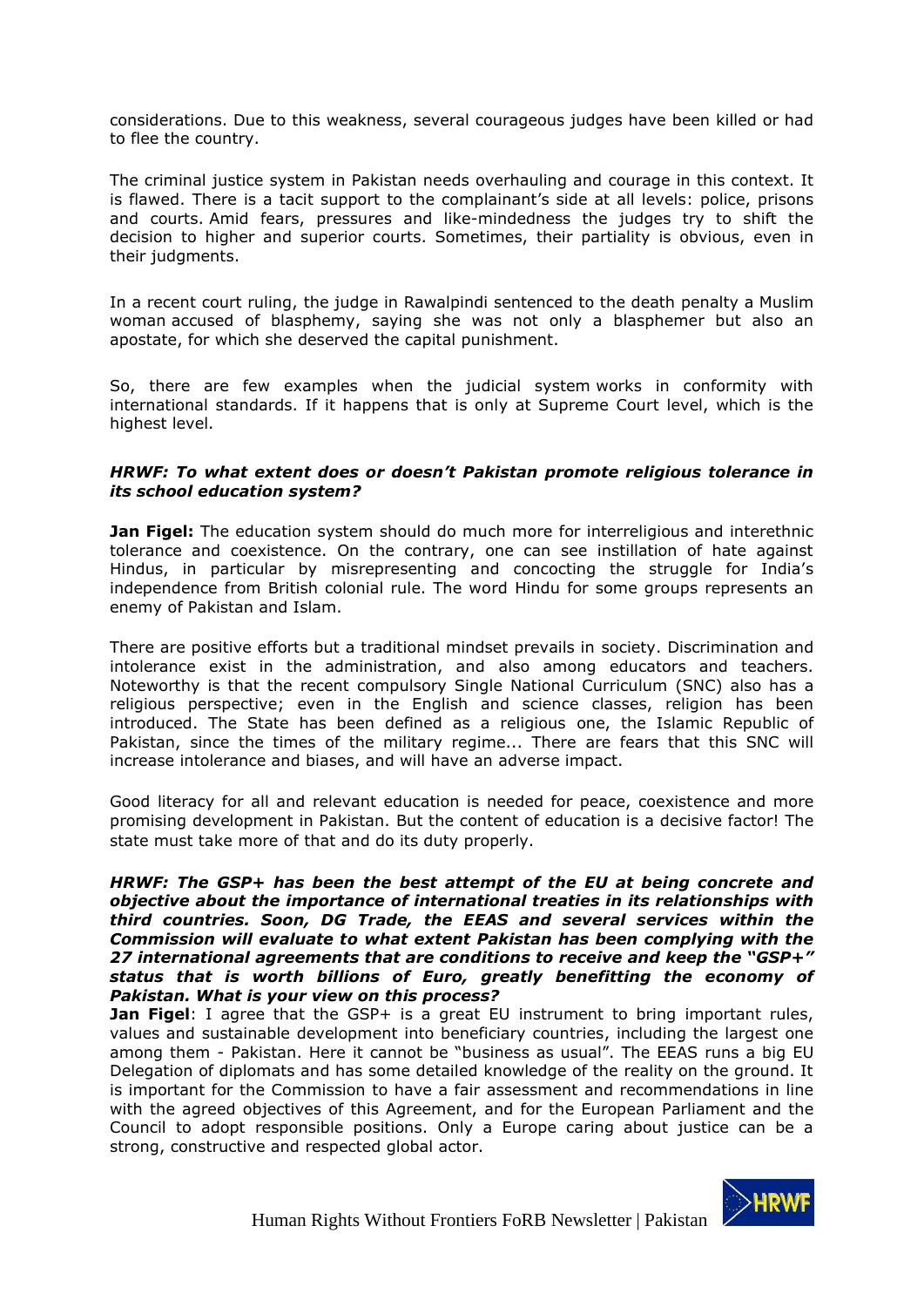Twenty-seven international treaties that are the conditions to receive and keep the "GSP+" status should be not only signed and ratified by the Government and the Parliament of Pakistan. They must be implemented (!) in practice for the benefit of people. Those treaties cover human rights, the rule of law, environmental protection, labor law, the fight against corruption, etc.

To this end, Pakistan has created the TIC – Treaties Implementation Cell. Therefore, the EU should focus on the monitoring of the implementation. A lot of European taxpayers' money is donated to Pakistan in support of these commitments. It is time for a fair and credible assessment. This would be the only effective tool of the EU to force Pakistan to review its symptomatic, visible injustice towards its religious minorities.

#### *HRWF: Do you think that by ignoring the non-compliance with a number of international treaties the EU would really be helping Pakistan and that other unsuccessful candidates for the GSP+ status would not feel discriminated against by perceived EU's double standards ?*

**Jan Figel:** By unconditionally condoning Pakistan, the EU is sending an inconsistent, wrong message to the other candidate countries. The Union must have one credible face and refuse double standards. Pakistani authorities speak a lot about democracy and protection of minorities. They have a ministry for human rights but there are many fresh blood stains on the white strip of Pakistan's flag. The inspirational founding father of Pakistan, Ali Jinnah, needs followers in deeds, not in words.

### *HRWF: Considering Pakistan's neighborhood and Europe's interests, do you think it is justified to let Pakistan off the hook on human rights issues, because of the situation in Afghanistan and its influence in Pakistan?*

**Jan Figel:** Pakistan is an important EU partner and a nuclear power but which country is not important in this region? If for this reason we let Pakistan continue to implement the same policies, it will only encourage it to play its geopolitical and geostrategic card. Status quo is not enough for the betterment of lives and relations within the country. Pakistan must be held accountable for its actions and its commitments. This is the best service the EU can provide to people of good will in Pakistan.

### *HRWF: What should Eamon Gilmore, the EU's Special Representative for Human Rights, tell the Pakistani authorities when visiting Pakistan later this month?*

**Jan Figel:** The EU Special Representative should ask the Government of Imran Khan to address the issue of the draconian blasphemy laws. I would recommend him to talk about the fairness of the administrative, legal and judicial systems dealing with, investigating and taking decisions about blasphemy cases. There must be a fair and impartial way of treating such cases. The Government also should think of a consensual mechanism to deal with the growing number of blasphemy cases, especially under the cybercrime legislation.

Eamon Gilmore was supportive of FoRB promotion and we had some very constructive cooperation during my mandate as EU FoRB Special Envoy. He may encourage the authorities of Pakistan to adopt effective and transparent laws, programs and actions to improve the situation of economically and socially marginalized religious minorities. The members of these communities are frequently relegated to the lowest and unhygienic waste cleaning jobs while they should given equal employment opportunities to show their talents.

As a former EU Commissioner for Education, Culture and Youth I would strongly recommend to the EU Commission to offer active cooperation and creative professional

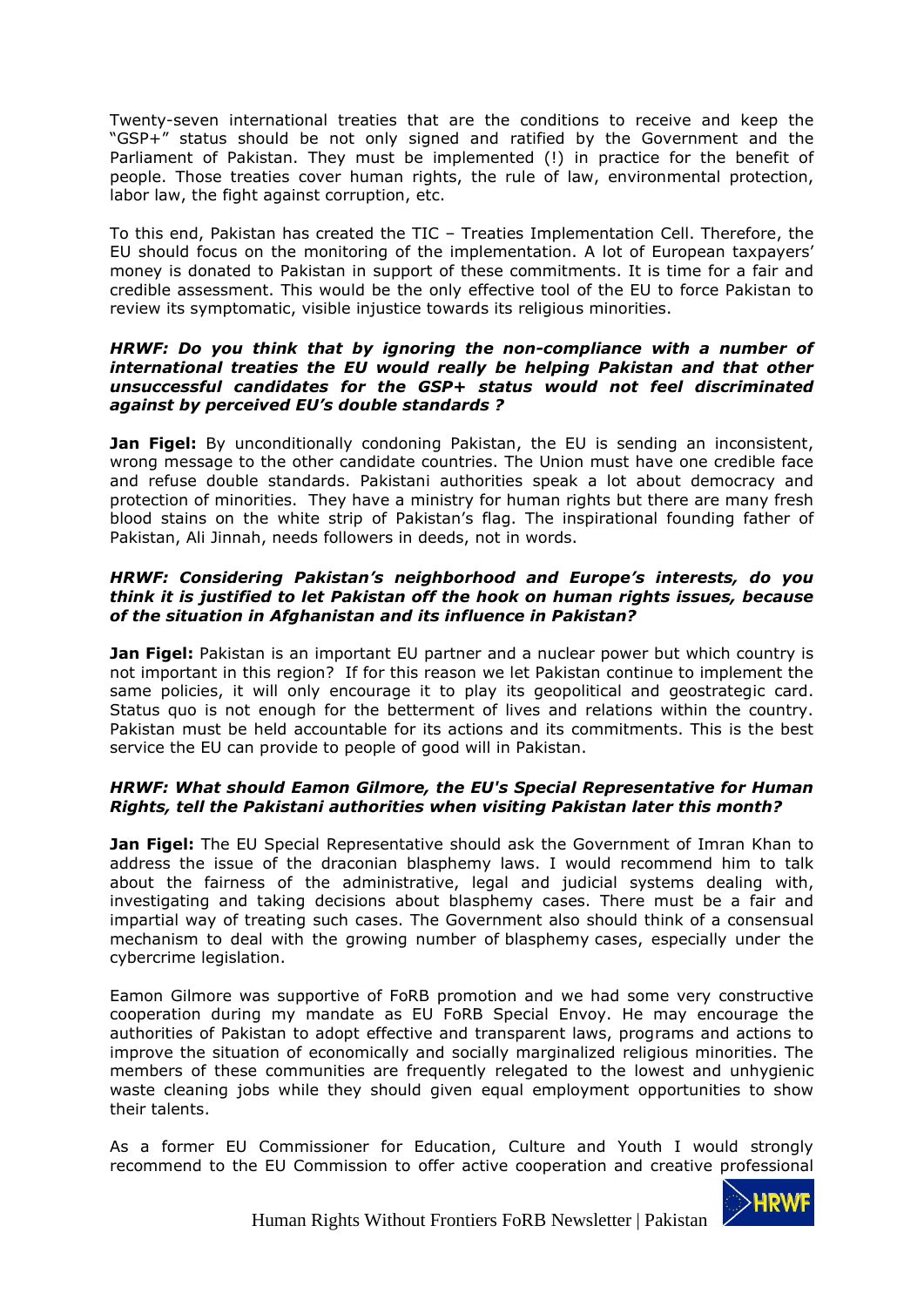review of Pakistan's new "One Curriculum" schoolbooks for the promotion of religious tolerance.

Without a necessary and credible review, the Single National Curriculum may increase hatred, discrimination and prejudices and may also lead to the misuse of blasphemy cases. Good and accessible education unites people and builds bridges among nations as well. Education is important for future of Pakistan both internally and externally.

## **Hazaras in Pakistan, fleeing Afghanistan**

<span id="page-16-0"></span>*The Afghani Hazaras are Shiite, and were repeatedly persecuted by Sunni extremists, leading to four waves of refugees who went to Pakistan.*

*by Massimo Introvigne*

Article 1 of 5



*Hazara children. [Credits.](https://commons.wikimedia.org/wiki/File:Hazara_children_in_central_Afghanistan.jpg)*

Bitter Winter (14.02.2022) - <https://bit.ly/3uSdvrI> - Shiites have been persecuted and targeted by radical Sunni extremists in Pakistan since the 1980s. Although there are Shiites of different ethnicity in the country, one group has paid the heaviest tribute of blood, the Hazaras.

The Hazaras are of Mongolian-Turkic origin, speak a Persian language, and are easily distinguishable for their Mongolian-like facial features. Statistics are in themselves

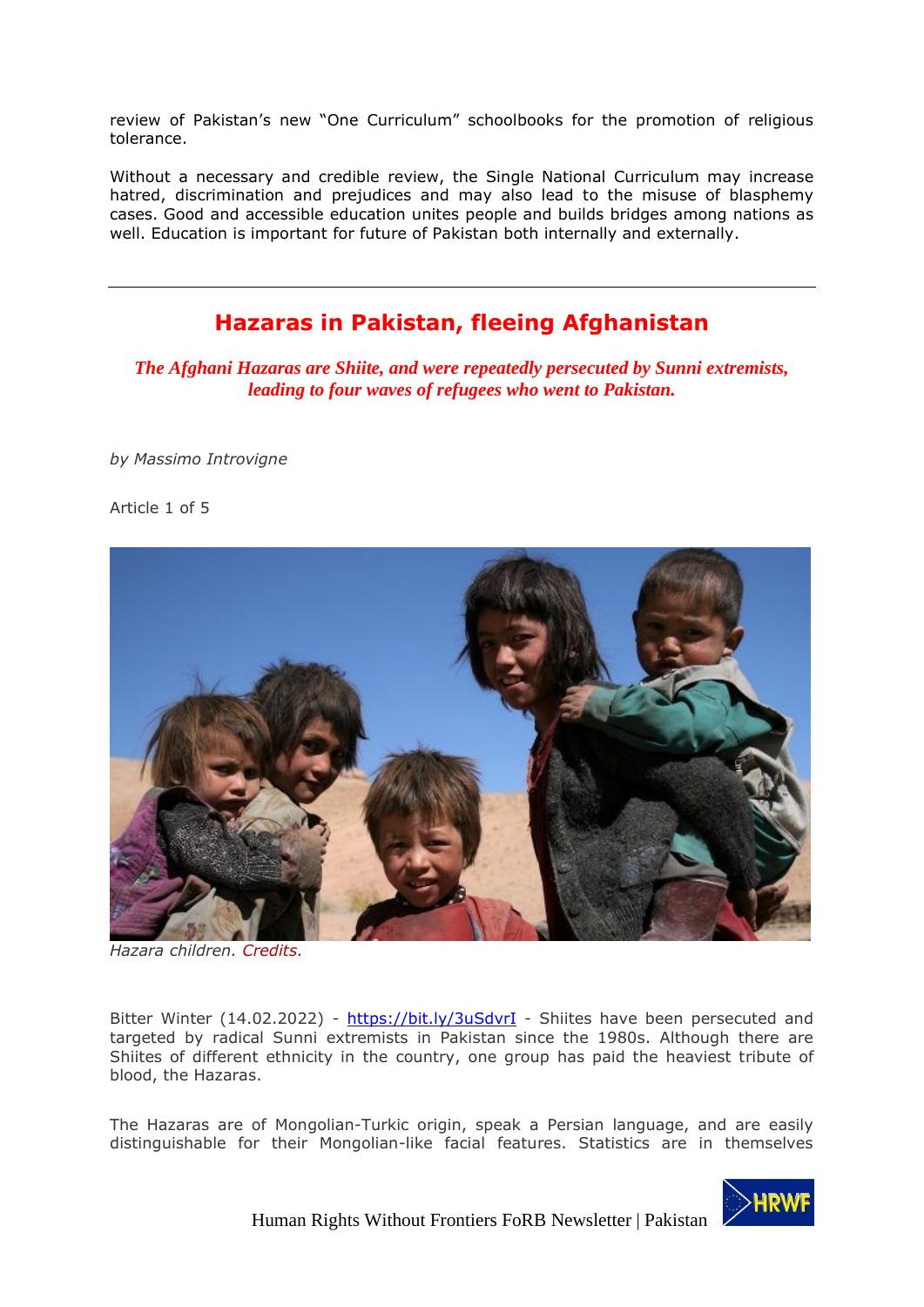political, but there may be some 700,000 Hazaras in Pakistan, a number that can grow to one million by including refugees from Afghanistan who are not Pakistani citizens.

Hazaras are proud of their Mongolian origins, and like to refer to themselves as descendants of Genghis Khan (ca. 1160–1227). DNA analysis has confirmed that they descend from Mongol soldiers who settled in present-day Afghanistan after the Medieval invasions, but they intermarried with other Turkic and non-Turkic populations. Although there were Hazaras in areas of what its today Pakistan near the Afghan border even before, the Pakistani Hazaras largely derive from comparatively recent migrations from Afghanistan, which started in the 19<sup>th</sup>century.

Historians have distinguished between four waves of Hazara migration to Pakistan. The first took place in the 1830s and 1840s. It was an economic migration, as Afghan Hazaras were hired by British companies to work in railroad construction and coal mines. Since Hazaras were good warriors, they were also recruited in the British Indian Army, and when service there ended some settled in present-day Pakistan for economic reasons.

The second migration was of refugees escaping the bloody persecutions of the Amir of Afghanistan Abdul Raman Khan (1844–1901). The Amir is remembered as the father of modern Afghanistan, which he managed to unify and govern with an iron fist. He was also a fanatical Sunni Muslim, who regarded Shi'a as a heresy to be eradicated. In turn, abuses against the Hazara population led to three uprisings against the Amir, in 1888– 1890, 1892, and 1893.



*Hazara prisoners in the 1880s. [Credits.](https://commons.wikimedia.org/wiki/File:Hazara_Prisoners-1881-Qandahar.jpg)*

Again, statistics are controversial. Historians believe that roughly half of the Hazaras living in Afghanistan were killed, but there was no reliable census of the Afghan population before the 1970s. Reflecting the uncertainty of statistics, estimates of those killed range from 300,000 to 600,000. The numbers fully justify the definition of what

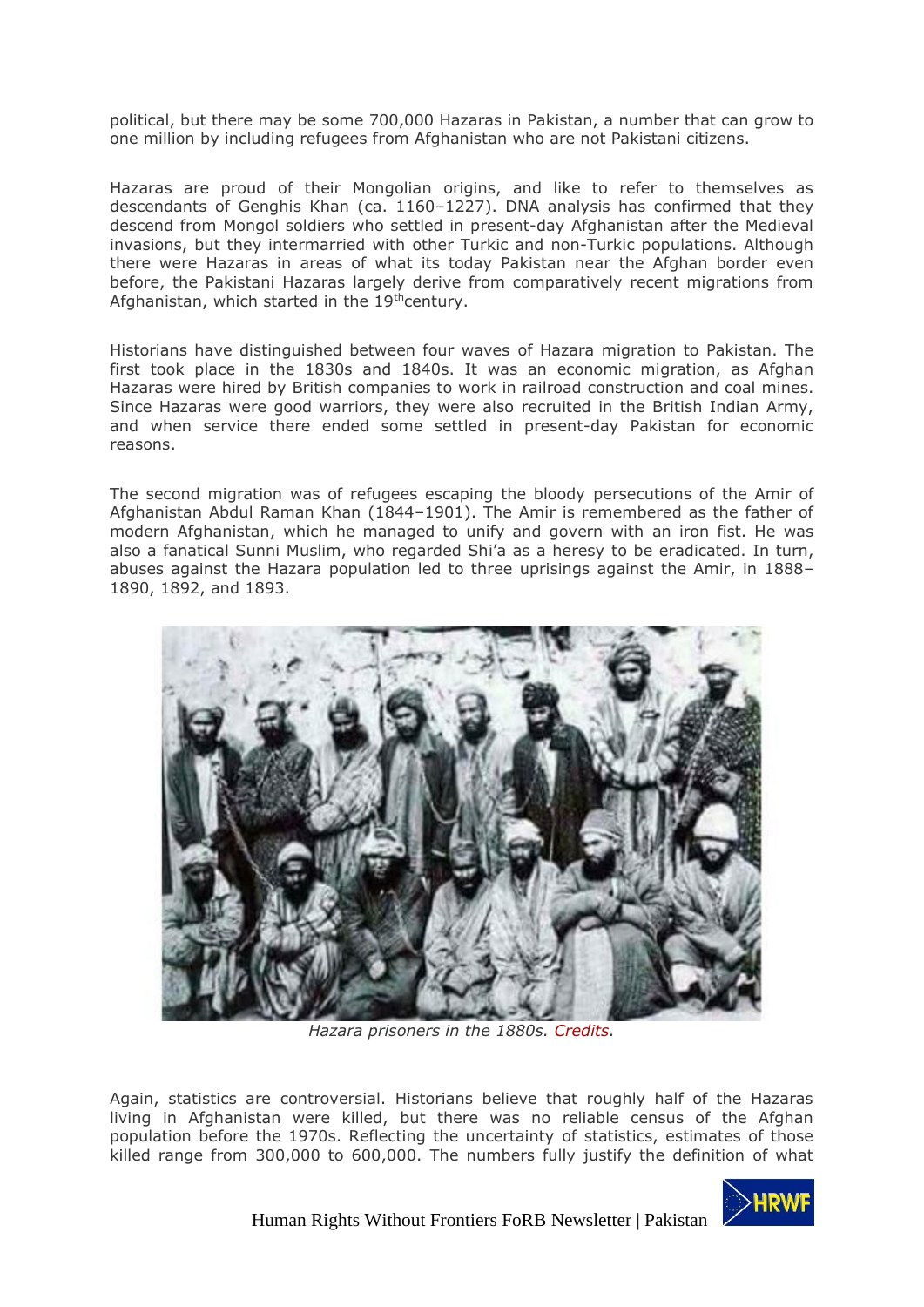happened as a genocide. As in all genocides, there were different motivations for the Amir's policies, including seizing the properties of well-off Hazaras and a fear that they may side with his relatives who were trying to overthrow him. There was also an old ethnic conflict between the Hazaras and the Pashtuns, the dominant ethnolinguistic group in Afghanistan, which is largely Sunni (although some Shiite Pashtun tribes also exist). However, the religious roots of the genocide, while coexisting with other motivations, cannot be denied.

Britain played an ambiguous role in the Hazara uprisings of the 19<sup>th</sup> century. British military advisers and some troops helped the Amir. At the same time, the British favored the resettlement of Hazara refugees in British India, while others went to Iran. Of those who remained in Afghanistan and survived the genocide, tens of thousands, particularly women, were sold as slaves. Hazara folklore remembers the story, or legend, of *Chehl Dukhtaro*, i.e., the "Forty Girls" who committed suicide rather than being captured by the Amir's soldiers and sold as slaves presumably losing their virginity.



*International media on the Hazara slave trade in Afghanistan. [Credits.](https://commons.wikimedia.org/wiki/File:The-Argus-10000-Hazara-slaves-Fri-20-Oct-1893-Pg5.jpg)*

The Hazara community in Pakistan grew with a third wave of refugees, escaping the Communist and Soviet persecution in Afghanistan during the years when the Marxist People's Democratic Party of Afghanistan (PDPA) was in power, from 1978 to 1992.

Already in 1979, after the arrest of Hazara intellectuals as part of the government's crackdown on the Muslim elite, the Hazaras demonstrated in Kabul on June 23 and some 2,000 were killed or executed after arrest. At the same time, some Hazaras believed that the Communists would protect them from Sunni persecution, and joined the PDPA. One Hazara, Sultan Ali Keshmand, served twice as Prime Minister during the PDPA years. When the PDPA fell, Keshmand escaped to Russia and then to Britain, where he now advocates for the rights of persecuted Hazaras. Many of the latter never trusted the PDPA, and sought refuge in Pakistan.

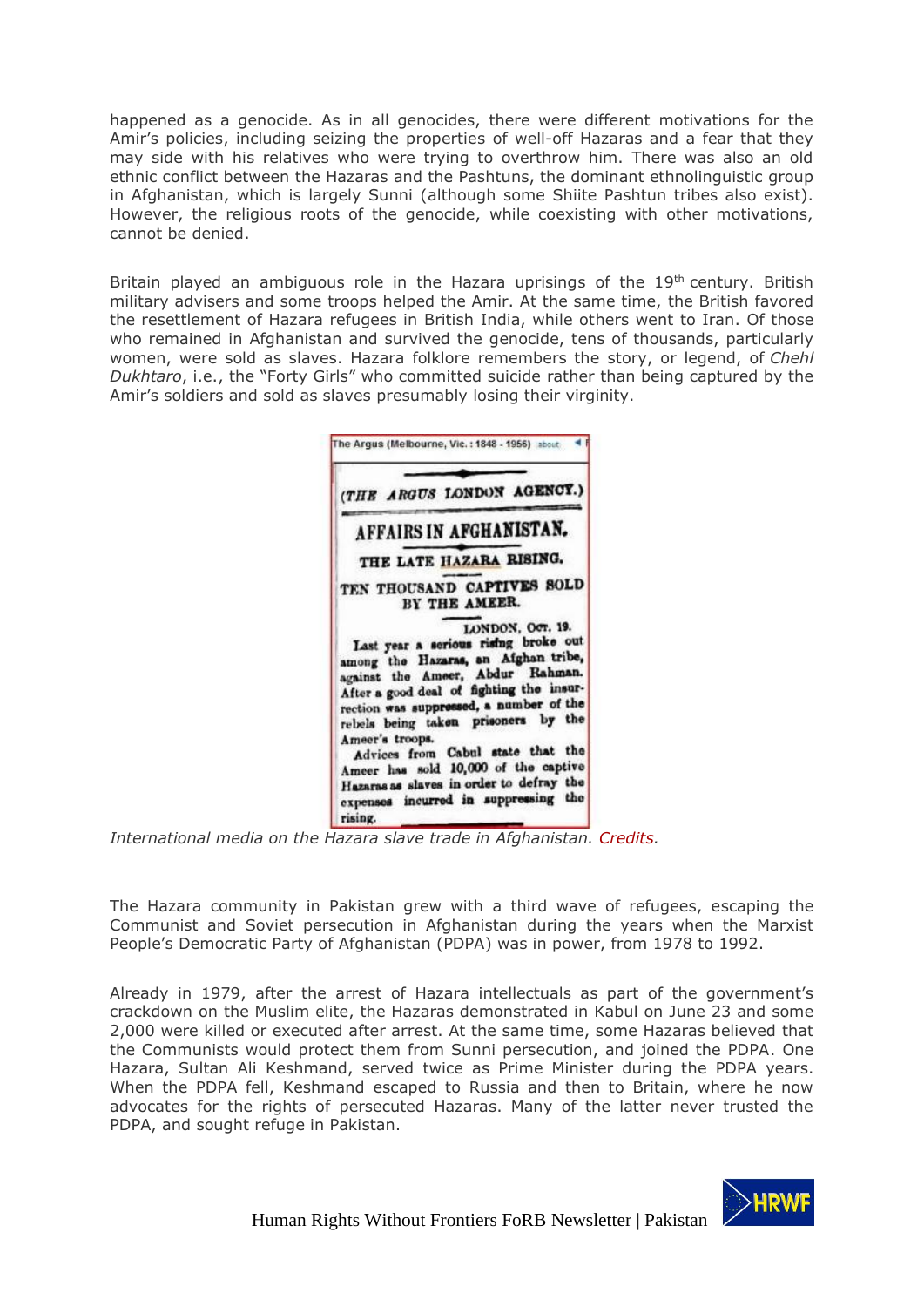The fourth wave of Hazara emigration to Pakistan happened during the civil war and the Taliban era, and continues to this day. The Taliban are part of a Sunni radical movement that regards the Shiite as heretics, and repeatedly carried out massacres of the Hazaras. Hazara sources claim that more than 15,000 have been killed since the fall of the Sovietbacked PDPA regime. Not all have been killed by the Taliban. The so-called Afshar Operation of February 1993 was led by the anti-Taliban Ahmad Shah Massoud (1953– 2001) with the aim of eradicating the Shiite militias, including the predominantly Hazara Hezbe Wahdat, which controlled a part of Kabul.



*Logo of the Hezbe Wahdat party. [Credits.](https://commons.wikimedia.org/wiki/File:Emblem_of_Hezbe_Wahdat.svg)*

They had fought together with Massoud against the Soviets but now threatened the coalition government. Massoud's troops entered the Afshar district of Kabul, and the conflict degenerated into a massacre of the Shiite population, both Hazara and non-Hazara. To his credit, Massoud tried to stop the assassination and rape frenzy against the Shiites, but not before hundreds had been killed, and hundreds of women raped.

In August 1998, as a retaliation for the execution of some 3,000 Taliban prisoners in Mazar-i-Sharif (ordered by a Sunni Pashtun commander), the Taliban entered the city and targeted mostly the Hazaras, whom they had declared "non-Muslim" and "infidels." Estimates of Hazaras killed range from 5,000 to 20,000.

Massacres became routine since the 2010s with the emergence of a new actor, the Islamic State (ISIS), which also regards Shiite as non-Muslim. At least from 2015, ISIS and the Taliban fought each other in Afghanistan. Taliban propaganda occasionally claimed that they were now implementing a politic of toleration of the Hazaras, and massacres were perpetrated by ISIS only. However, as late as 2021, Amnesty International and other NGOs [found evidence](https://www.amnesty.org/en/latest/news/2021/08/afghanistan-taliban-responsible-for-brutal-massacre-of-hazara-men-new-investigation/) that the Taliban were slaughtering Hazaras as well. On the other hand, ISIS was responsible of the deadliest incidents, with hundreds of Hazaras strangled, beheaded, or killed by bombs during suicide attacks.

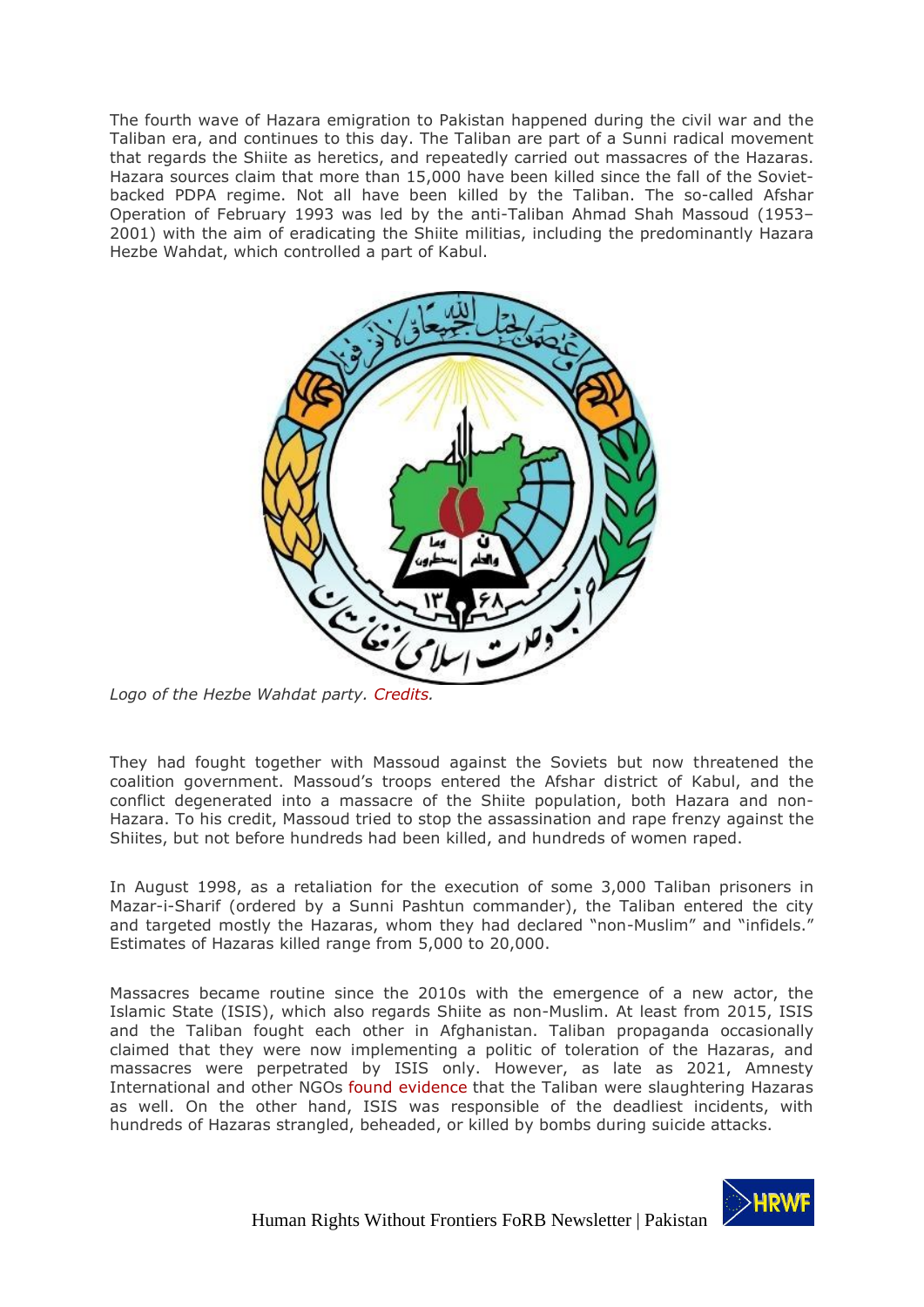It is not surprising that these incidents led a new wave of Hazara refugees to Pakistan, although some went to the West or to Iran. In Pakistan, these Hazara refugees found the descendants of their co-religionists who had immigrated in the 19<sup>th</sup> and early 20<sup>th</sup> century. But they soon discovered they were not safe in Pakistan either.

[Hazaras in Pakistan 2: The Rise of Anti-Shiite](https://bitterwinter.org/hazaras-in-pakistan-2-anti-shiite-extremism/) Extremism Hazaras in Pakistan 3: The Deadly [Attacks of Lashkar-e-Jhangvi](https://bitterwinter.org/hazaras-in-pakistan-3-lashkar-e-jhangvi-lej/) (LeJ) [Hazaras in Pakistan. 4. The Third Wave](https://bitterwinter.org/4-anti-hazara-terrorist-attacks-2010-2015/) of Anti-Hazara Terrorist Attacks, 2010–2015 [Hazaras in Pakistan. 5. Two New Enemies: ISIS and COVID, 2016](https://bitterwinter.org/hazaras-in-pakistan-two-new-enemies-isis-and-covid-2016-2022/)–2022

## <span id="page-20-0"></span>**Man accused of blasphemy stoned to death by mob in Pakistan**

*Police say an enraged mob has stoned to death a middle-aged man for allegedly desecrating the Quran inside a mosque in a remote village in eastern Pakistan*

By Asim Tanveer

ABC News (14.02.2022) - <https://abcn.ws/34W33UV> - An enraged mob stoned to death a middle-aged man for allegedly desecrating the Quran inside a mosque in a remote village in eastern Pakistan, police said Sunday. Three police officers also were injured, and more than 80 men have been detained.

The mosque's custodian said he saw the man burning the Muslim holy book and told others before informing police, according to police spokesman Chaudhry Imran. The violence took place Saturday evening in Khanewal district in Punjab province.

Imran said police rushed to the mosque and found the man surrounded by an angry crowd. Officer Mohammad Iqbal and two subordinates tried to take custody of the man but the group began throwing stones at them, seriously injuring Iqbal and slightly injuring the other two officers.

Munawar Gujjar, chief of Tulamba police station, said he rushed reinforcements to the mosque but they did not arrive before the mob had stoned to death the man and hung his body from a tree.

Gujjar said the victim was Mushtaq Ahmed, 41, of a nearby village.

"The ill-fated man has been mentally unstable for the last 15 years and according to his family often went missing from home for days begging and eating whatever he could find," he said. He said the body was handed to the family.

Mian Mohammad Ramzan, the mosque custodian, said he saw smoke inside the mosque, which is adjacent to his home, and rushed to investigate. He found one Quran burned and saw a man attempting to burn another. He said people were starting to arrive for evening prayers as he was shouting for the man to stop.

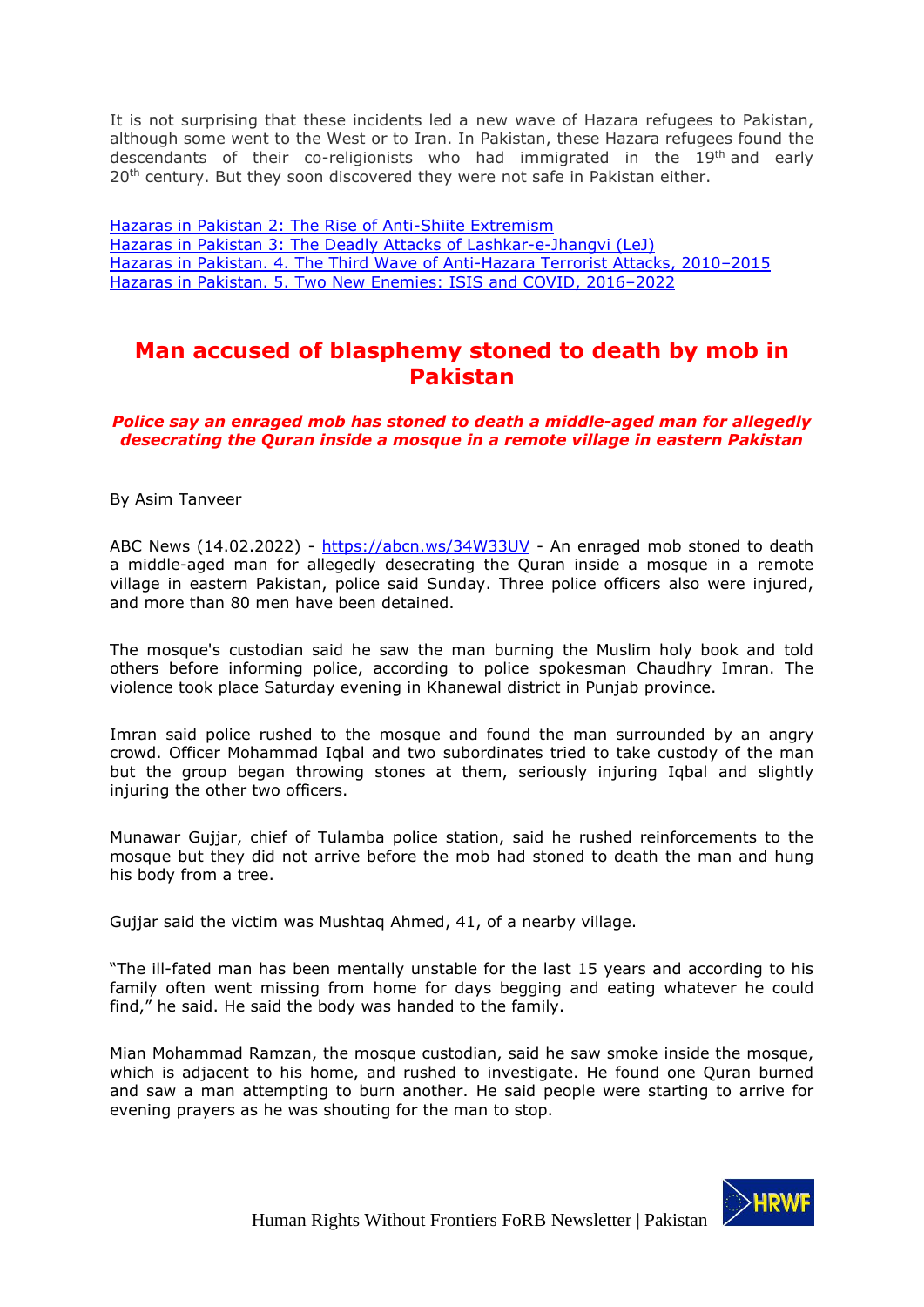Witnesses said a police team that reached the village before the stoning began took custody of a man but the mob snatched him away from them and beat the police as they tried to rescue him.

Later, more officers and constables reached the scene and took custody of the body, they said.

Gujjar, the area police chief, said investigators were scanning available videos to try to identify the assailants. He said police had so far detained about 80 men living in the mosque's surroundings but that about 300 suspects took part.

Prime Minister Imran Khan expressed his anguish over the stoning and said he was seeking a report from Punjab's chief minister on the police handling of the case. He said they "failed in their duty."

"We have zero tolerance for anyone taking the law into their own hands and mob lynching will be dealt with with the full severity of the law," he said in a tweet hours after the incident.

Khan also asked the Punjab police chief for a report on the actions taken against perpetrators of the lynching.

The killing comes months after the lynching of a Sri Lankan manager of a sporting goods factory in Sialkot in Punjab province on Dec. 3 who was accused by workers of blasphemy.

Mob attacks on people accused of blasphemy are common in this conservative Islamic nation. International and national rights groups say blasphemy accusations have often been used to intimidate religious minorities and settle personal scores. Blasphemy is punishable by death in Pakistan.

*Photo : Relatives carry the body of Mushtaq Ahmed, 41, who was killed when an enraged mob stoned him to death for allegedly desecrating the Quran, in Tulamba, a remote village in the district of Khanewal in eastern Pakistan, Sunday, Feb. 13, 2022. Mob attacks on people accused of blasphemy are common in this conservative Islamic nation where blasphemy is punishable by death. (AP Photo/Asim Tanveer)*

## <span id="page-21-0"></span>**Christian group demands release of jailed Pakistani Hindu**

*Notan Lal, who ran a school in Sindh province, was charged with blasphemy and given 25 years jail term*

By Kamran Chaudhry

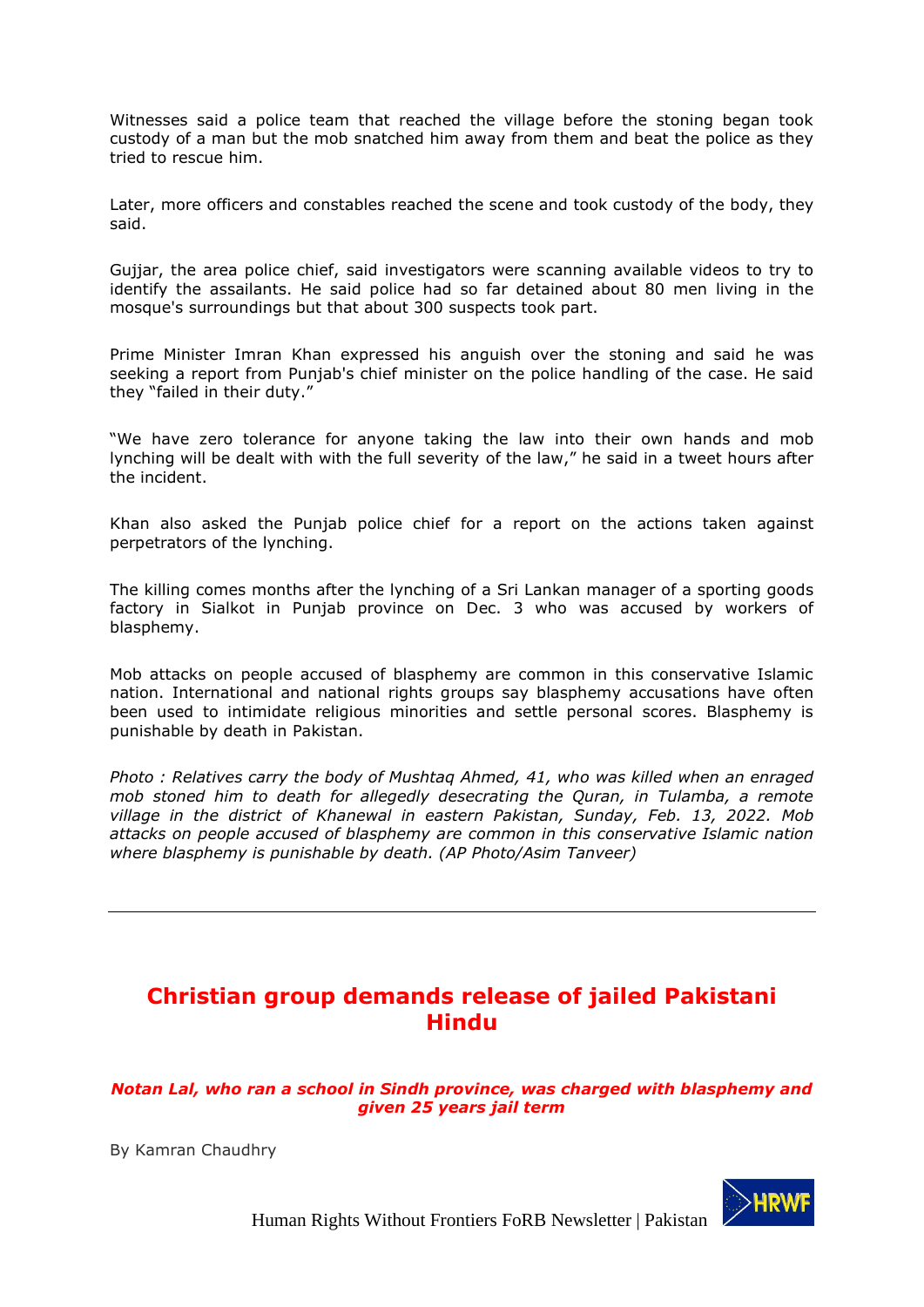UCA News (11.02.2022) - https://bit.ly/3Bnghi5 - An international rights organization focused on religious freedom has demanded the immediate release of a Hindu school principal in Pakistan after he was sentenced to 25 years in prison on blasphemy charges.

Christian Solidarity Worldwide (CSW) joined Hindu groups to seek justice for Notan Lal after a court in court in Sukkur, Sindh province found him guilty of blasphemy on Feb. 7.

"CSW is deeply concerned by the heavy sentence handed down to Notan Lal," said CSW's Founder President Mervyn Thomas in a Feb. 10 press release.

Lal was accused of blasphemy by an 11-grade student of his school in 2019. He was accused of making "derogatory remarks" against the Prophet.

Thomas said Lal was "the latest victim of Pakistan's unjust blasphemy laws, which are wholly incompatible with the fundamental right to freedom of religion or belief, and which must be reviewed urgently, with a view to their full repeal in the future."

"We call for Mr. Lal's immediate and unconditional release, and for that of all those imprisoned or detained on similar charges," Thomas added.

In a Facebook post, the All Pakistan Hindu Panchayat requested higher authorities and the chief justice of Pakistan to re-investigate the case.

"Very sad, lots of innocent people are being punished for a crime they didn't commit. Everybody knows who got him framed on false charges," it stated.

Lal owned and ran the private school in Ghotki in Sindh province. He was detained on Sept 15, 2019, soon after a student accused him of insulting the Prophet Muhammad.

The controversial accusations against him prompted protests and riots in Ghotki with unruly mobs ransacking the school, vandalizing a Hindu temple and looting shops.

Most Hindus in Pakistan live in the southern Sindh province and are often the target of extremist groups.

According to the Centre for Social Justice, at least 1,890 persons have been accused of committing blasphemy from 1987 to 2021.

There have been 81 extrajudicial killings on suspicion of blasphemy and apostasy from 1992 until 2021. Among the victims, 45 were Muslims, 23 Christians, nine Ahmadis, two Hindus, and two persons whose religious identity could not be ascertained.

Last month, a 50-year-old Hindu trader Sutan Lal Dewan was shot dead by armed men when he was returning home from an inauguration ceremony at a cotton factory in Daharki town in Ghotki district, Sindh province.

*Photo : Notan Lal at his school in Ghotki town, Sindh province of Pakistan. (Photo supplied)*

## **Police accused of desecrating Ahmadi graves**

<span id="page-22-0"></span>*At least 45 tombstones in Ahmadi cemetery targeted after complaint about community's use of holy verses on tombstones.*

By Kamran Chaudhry

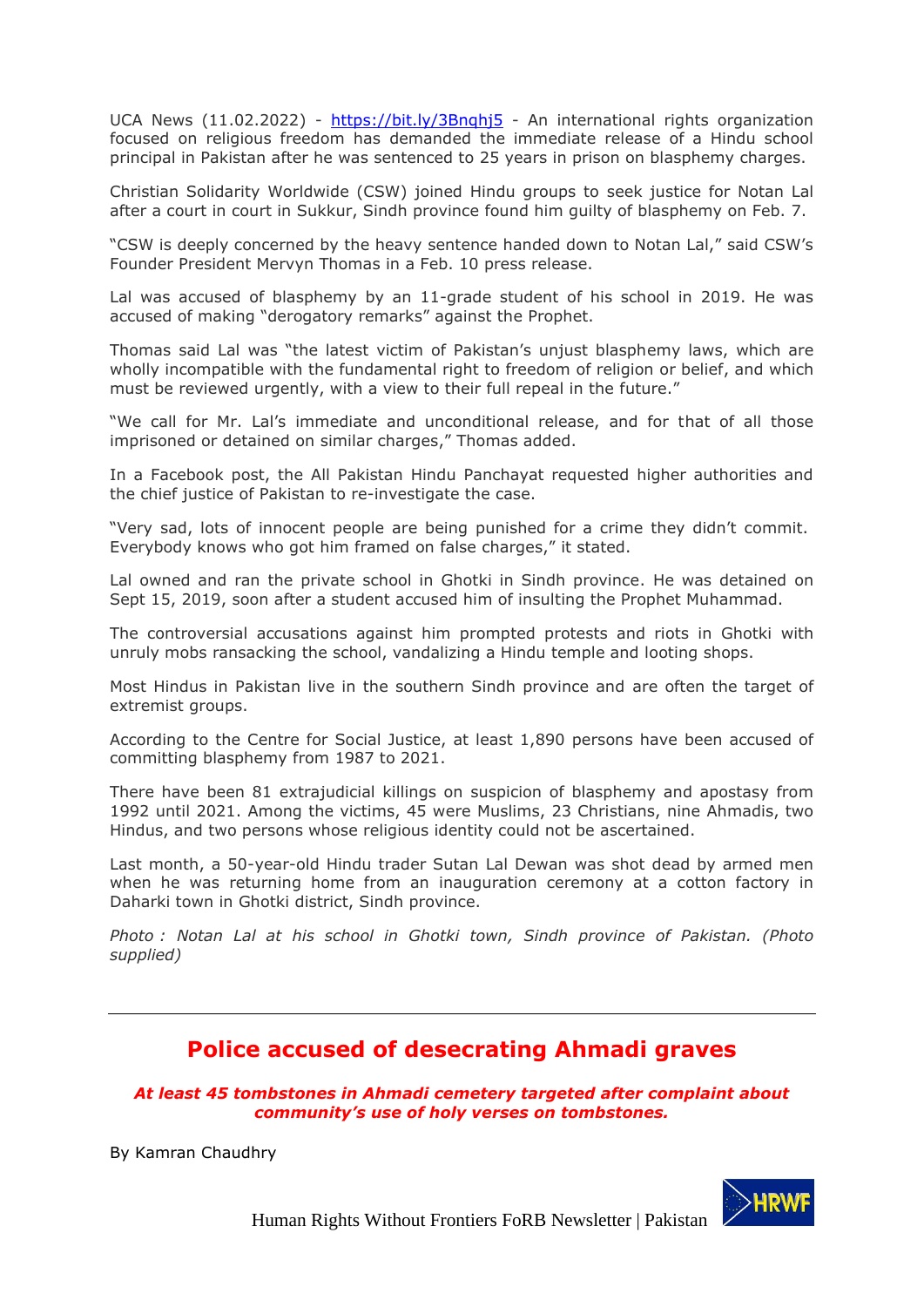UCA News (08.02.2022) - <https://bit.ly/3JfrM5F> - Pakistan's leading rights body joined other rights groups in condemning the desecration of 45 gravestones of Ahmadiyya people, allegedly by policemen, calling it a worrying trend that is targeting the minority Islamic sect.

The Human Rights Commission of Pakistan said it was "appalled to learn" that some police officers allegedly desecrated the graves in Hafizabad district of Punjab province on Feb. 4 and 5.

The desecration followed "complaints from a local resident who objected to the community's use of holy verses on its tombstones," the rights commission said in a [Feb.7](https://twitter.com/HRCP87/status/1490605450060083201/photo/1) [tweet.](https://twitter.com/HRCP87/status/1490605450060083201/photo/1)

"Worryingly, such acts are becoming almost routine, leaving members of the Ahmadiyya community as beleaguered in death as they are in life. The desecration of graves is an affront to human dignity and must not be permitted," it said.

"If the government is sincere in its bid to make Pakistan a more inclusive society, it must counter and punish all such acts."

Officials in Rabwah, the Ahmadiyya community headquarters in Punjab province, are using social media to condemn the desecration.

"This graveyard has been there since 1974. The illegal acts taken by the DPO Hafizabad against the Ahmadiyya Community is not only a violation of Human Rights but also an act that has further dimmed the face of our beloved country Pakistan in the eyes of the International Community," the Press Section of [Jama'](https://twitter.com/PressSectionSAA/status/1490265236846305283)at Ahmadiyya Pakistan said in a series of tweets yesterday.

"Who says life is safe in Pakistan. Ahmadis here are not safe even in their graves. Where should one go when those responsible for your protection stalk you," Amir Mehmood, who handles communications for the Ahmadi sect, said in a Facebook post.

Ahmadis are considered by mainstream Pakistani Muslims as heretics because of their belief that their founder Mirza Ghulam Ahmad was a prophesized messiah.

In 1984, President General Zia ul-Haq promulgated Ordinance XX introducing Ahmadiyya-specific laws to prohibit Ahmadiyya people from indulging in "anti-Islamic activities" by restricting them from referring to themselves as Muslims or preaching their belief.

The Ahmadiyya population in Pakistan has declined over almost two decades, according to the Pakistan Bureau of Statistics report on the sixth Population and Housing Census-2017, released last year.

Ahmadiyya people make up 0.09 percent of Pakistan's population of 207.68 million. But the 1998 census showed that they formed 0.21 percent of the 132 million people in Pakistan at the time.

Last year police in Sharaqpur Sharif, also in Punjab province, registered blasphemy cases against 11 Ahmadiyya people and organizers of the community for inscribing [Islamic](https://www.ucanews.com/news/pakistani-ahmadis-accused-of-blasphemy-over-islamic-tombstones/91040) phrases on [gravestones.](https://www.ucanews.com/news/pakistani-ahmadis-accused-of-blasphemy-over-islamic-tombstones/91040)

According to Rabwah records, 39 Ahmadiyya corpses were exhumed, while 69 burials of Ahmadiyya people were denied in the common cemetery from 1984 to 2018.

*Photo : The desecrated tombstones of Ahmadi graves in district Hafizabad, Punjab province. (Photo: Amir Mehmood)*

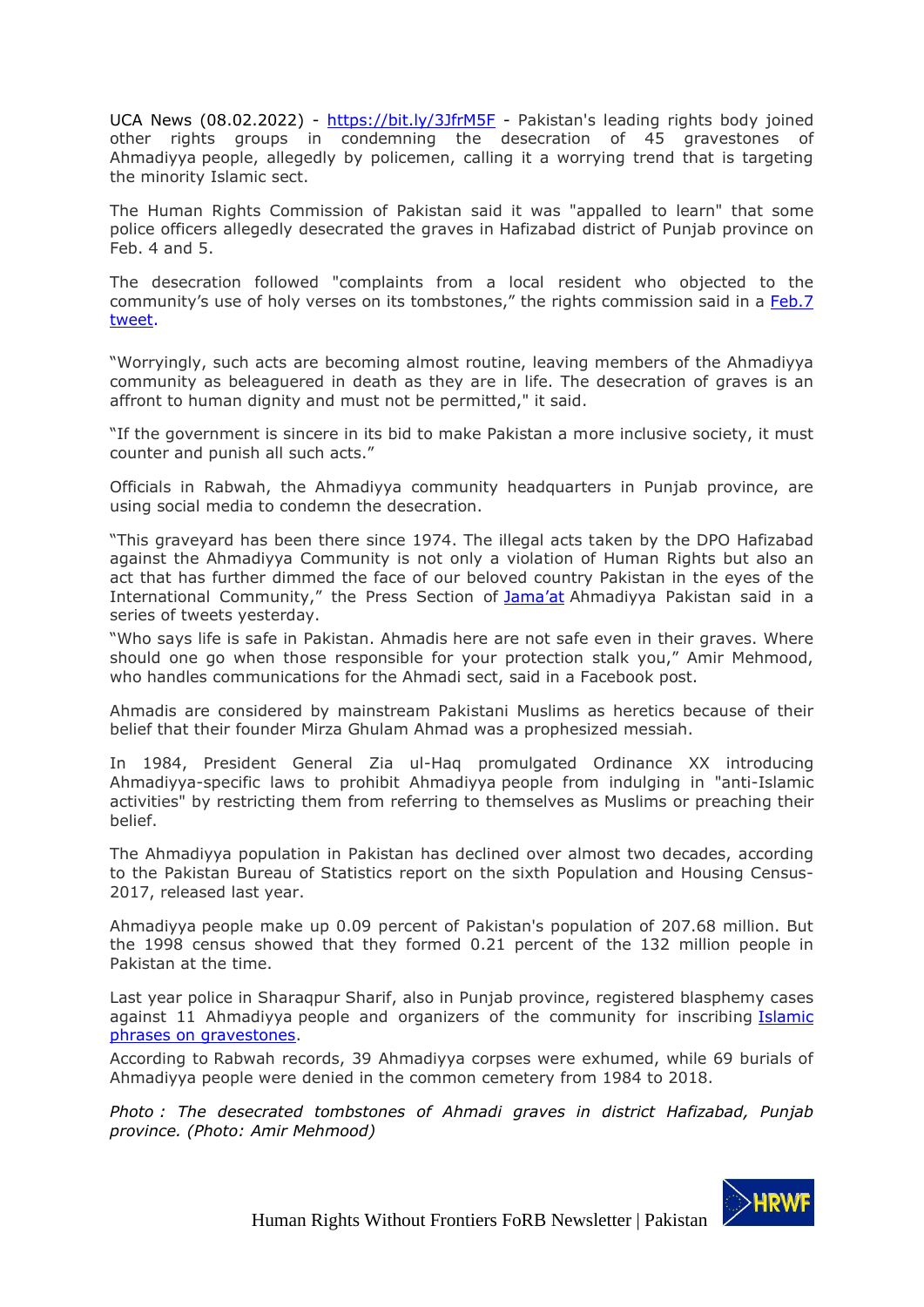# <span id="page-24-0"></span>**Pastor shot dead in ambush attack after Sunday service**

### By Anugrah Kumar

Christian Post (31.01.2022) - <https://bit.ly/3uciGlW> - In what police called a "terrorist act," two unidentified men followed a pastor returning home in his car after a Sunday worship service and shot him to death in Pakistan's northwestern city of Peshawar, which in 2013 was the scene of one of the deadliest attacks on Christians in the country.

The pastor, identified as 75-year-old William Siraj of Shaheed-e-All Saints Church from the Church of Pakistan denomination comprising Methodist and Anglican churches, was shot twice in the abdomen as he and his colleague, identified as Pastor Patrick Naeem, were driving home from church on Sunday.

The shooting occurred near Ring Road in the city's Gulbahar area, leaving Pastor Siraj dead and Pastor Naeem injured, Pakistan's Dawn newspaper [reported,](https://www.dawn.com/news/1672319/priest-shot-dead-another-injured-in-peshawar) adding that Naeem had been discharged from the hospital where he was treated for minor injuries. Pastor Siraj's body had been handed over to his family.

News channels showed emergency services removing the pastor from the car as people chanted "Long live Jesus Christ" while carrying his body on a bed through the streets to a house, according to [Reuters.](https://www.reuters.com/world/asia-pacific/priest-shot-dead-northwest-pakistan-ambush-2022-01-30/)

"We demand justice and protection of Christians from the Government of Pakistan," [tweeted](https://twitter.com/BishopAzadM/status/1487765028359000064?cxt=HHwWgMCyiaWazaUpAAAA) Bishop Azad Marshall from the Church of Pakistan.

Archbishop of Canterbury Justin Welby also responded to the news of the attack. "… We pray for the light of Christ's justice, hope and peace for our sisters and brothers in the Church of Pakistan," he wrote on [Twitter.](https://twitter.com/JustinWelby/status/1487890443786412037?cxt=HHwWioCz6baehqYpAAAA)

Capital City Police Officer Abbas Ahsan called it a "terror attack" and said, "We are determined to protect minorities."

Khyber Pakhtunkhwa province's Chief Minister Mahmood Khan offered his condolences to the Christian community and the family of the deceased.

On Saturday, Pakistan's interior minister Sheikh Rasheed Ahmed warned of possible terrorist strikes across the country over the next two months as security agencies had learned about sleeper cells of militant outfits in that region, The Times of India [reported.](https://timesofindia.indiatimes.com/world/pakistan/pastor-shot-dead-fellow-priest-hurt-in-pakistan-terror-attack/articleshow/89230005.cms) No one had claimed responsibility for the shooting as of Monday.

The country's northwestern areas bordering Afghanistan have seen a rise in militant attacks on security forces in recent days, many of them claimed by Tehreek-e-Taliban Pakistan, which is close to the Afghan Taliban, Reuters [said.](https://www.reuters.com/world/asia-pacific/priest-shot-dead-northwest-pakistan-ambush-2022-01-30/)

In 2013, at least 81 Christians were killed after two suicide bombers [blew themselves](https://www.christianpost.com/news/81-christians-killed-in-pakistans-deadliest-ever-church-attack.html)  [up](https://www.christianpost.com/news/81-christians-killed-in-pakistans-deadliest-ever-church-attack.html) at a church belonging to the Church of Pakistan denomination in Peshawar as hundreds of worshipers were leaving Sunday mass.

About 400 worshipers were exchanging greetings after the service at the 130-year-old All Saints Church when the two bombers, each carrying about 13 pounds of explosives,

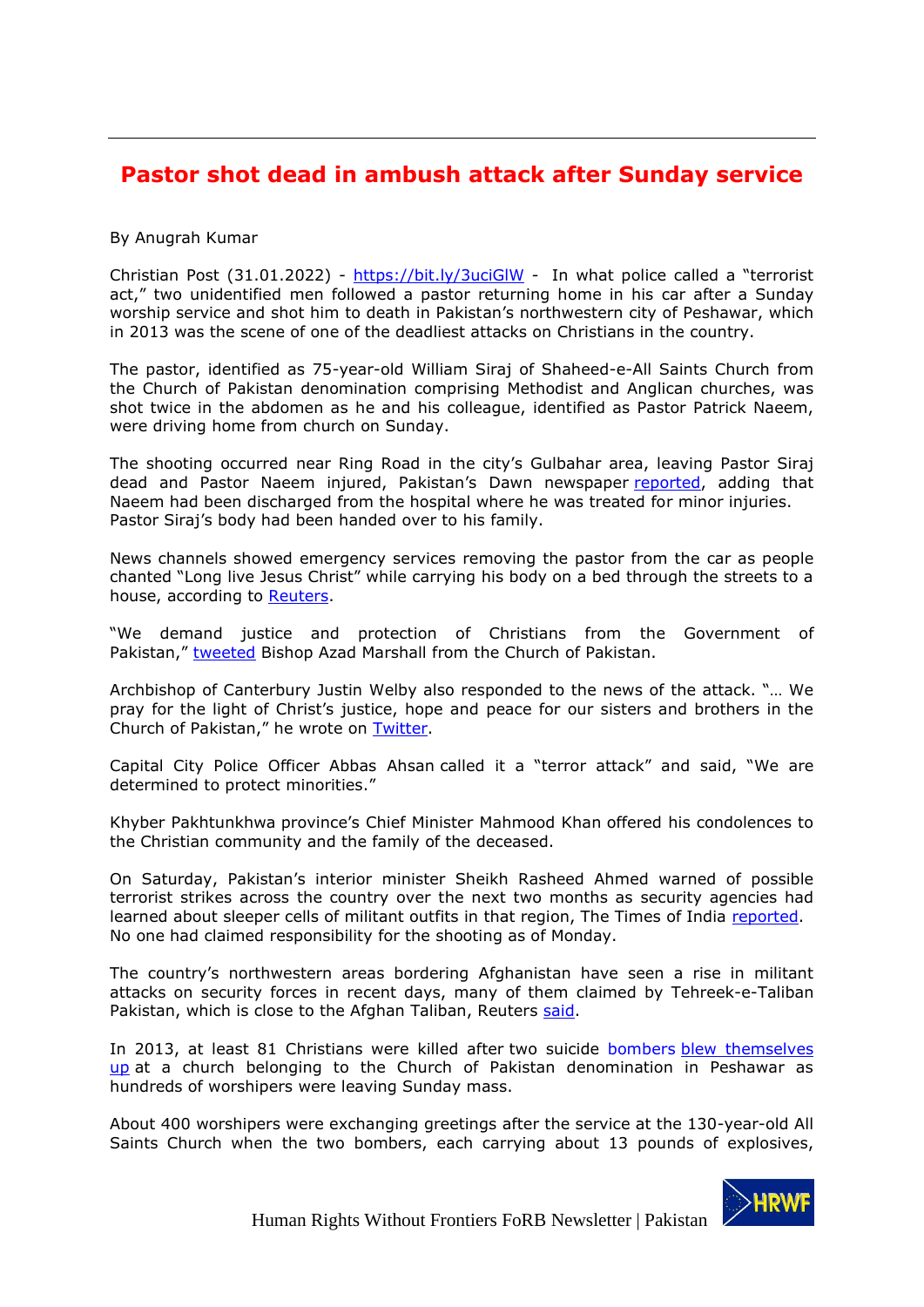launched the attack. The walls were pockmarked with ball bearings that had been packed into the bombs to cause maximum carnage in the busy church.

There are about 70,000 Christians in Peshawar. The community accounts for about 2% of the 180 million people in Pakistan.

Muslim minorities, including Shias and Ahmaddiyas, also often face attacks by Sunni terror groups in Pakistan.

*Photo : BANARAS KHAN/AFP via Getty Images*

### <span id="page-25-0"></span>**Pakistani court sentences woman to death for WhatsApp 'blasphemy'**

### *Muslim woman convicted for sharing images deemed to be insulting to Islam's Prophet Muhammad and one of his wives.*

By Asad Hashim

Al Jazeera (20/01/2021) - <https://bit.ly/3fPD0RD> - A Pakistani court has sentenced a Muslim woman to death for committing "blasphemy" by sharing images deemed to be insulting to Islam's Prophet Muhammad and one of his wives, also considered a holy personage by many Muslims.

The trial court in the northern Pakistani city of Rawalpindi on Wednesday sentenced Aneeqa Ateeq under the country's strict blasphemy laws, which impose a mandatory [death penalty](https://www.aljazeera.com/news/2020/9/21/explained-pakistans-emotive-blasphemy-laws) for insulting the Prophet Muhammad.

"The blasphemous material which was shared/installed by the female accused on her status [on WhatsApp messaging platform] and the messages as well as caricatures which were sent to the complainant are totally unbearable and not tolerable for a Muslim," Judge Adnan Mushtaq wrote in his verdict in the case.

Ateeq, 26, had pleaded not guilty to the charges, which were first filed in May 2020.

In a statement to the court, Ateeq said her accuser, Hasnat Farooq, had deliberately pulled her into a religious discussion to frame her after she refused "to be friendly" towards him. The two had met on a popular online multiplayer game and continued communicating on WhatsApp.

"So I feel that he intentionally dragged into this topic for revenge, that's why he got registered [sic] a case against me and during [WhatsApp] chat he collected everything that went against me," she said in an evidentiary statement.

Farooq contends the accused shared the allegedly blasphemous material as a WhatsApp status and refused to delete it when he confronted her on that messaging platform.

Ateeq's death sentence is subject to confirmation by the Lahore High Court, a forum before which she also has the right of appeal.

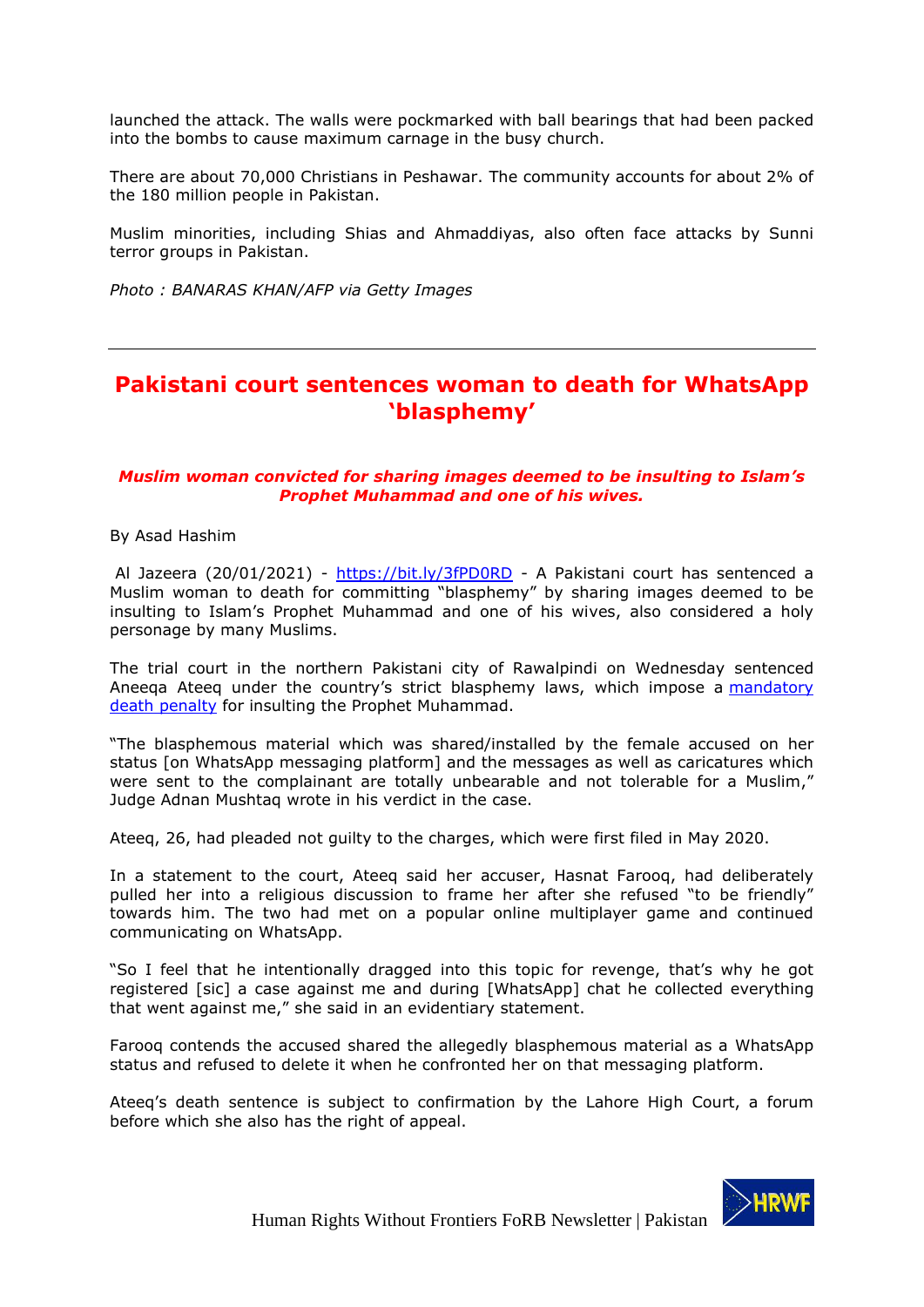[Blasphemy is a sensitive subject](https://www.aljazeera.com/news/2021/11/25/pakistan-arrest-blasphemy-mosque-argument-christian) in Pakistan, where the country's strict laws carry harsh penalties for several types of offences, including sentences of up to life imprisonment for some forms of the crime and the mandatory death sentence for [insulting the Prophet Muhammad.](https://www.aljazeera.com/news/2021/1/8/pakistan-court-sentences-three-to-death-for-blasphemy)

Increasingly, allegations of blasphemy have led to extrajudicial violence, mob justice or widespread violent protests.

Since 1990, at least 80 people have been killed in connection with blasphemy allegations, according to an Al Jazeera tally. Those killed include people accused of blasphemy, their family members, their lawyers and at least one judge, according to the data.

In the latest such attack, a Sri Lankan textile factory manager was [beaten to](https://www.aljazeera.com/news/2021/12/3/sri-lankan-factory-manager-lynched-and-set-on-fire-in-pakistan) death by a mob and his body burned publicly in the eastern city of Sialkot in December after he was accused of blasphemy by co-workers.

International rights groups say legal proceedings in blasphemy cases in Pakistan are often biased against the accused due to the charged nature of the allegations.

In a 2015 report, the International Commission of Jurists (ICJ) [found](https://www.icj.org/pakistan-trials-for-blasphemy-fundamentally-unfair-icj-new-report/) that blasphemy trials in Pakistan were "fundamentally unfair", listing concerns ranging from intimidation and harassment of judges, "demonstrable bias and prejudice against defendants by judges", and investigations and prosecutions that do not meet due diligence requirements.

*Photo : Aneeqa Ateeq's death sentence is subject to confirmation by the Lahore High Court, a forum before which she also has the right of appeal [File: B K Bangash/AP]*

### <span id="page-26-0"></span>**Religion-based terrorism, extremism on the rise in 2021**

### *The yearly report of the authoritative Pak Institute for Peace Studies recommended urgent action by the Parliament.*

*By Marco Respinti*

Bitter Winter (13.01.2022) - <https://bit.ly/3Goa3rO> - On January 5, 2022, the Pak Institute for Peace Studies (PICS), a leading Pakistani think tank including prominent academics and journalists, released its yearly report on security for the year 2021.

The [section on terrorism](https://www.pakpips.com/web/wp-content/uploads/2022/01/Overview_PIPS-SR_2021.pdf) noted that ethno-nationalist and religiously motivated terrorist attacks increased by 42% in 2021 with respect to 2020, and the number of victims increased by 52%, the worst such surge in the last 15 years.

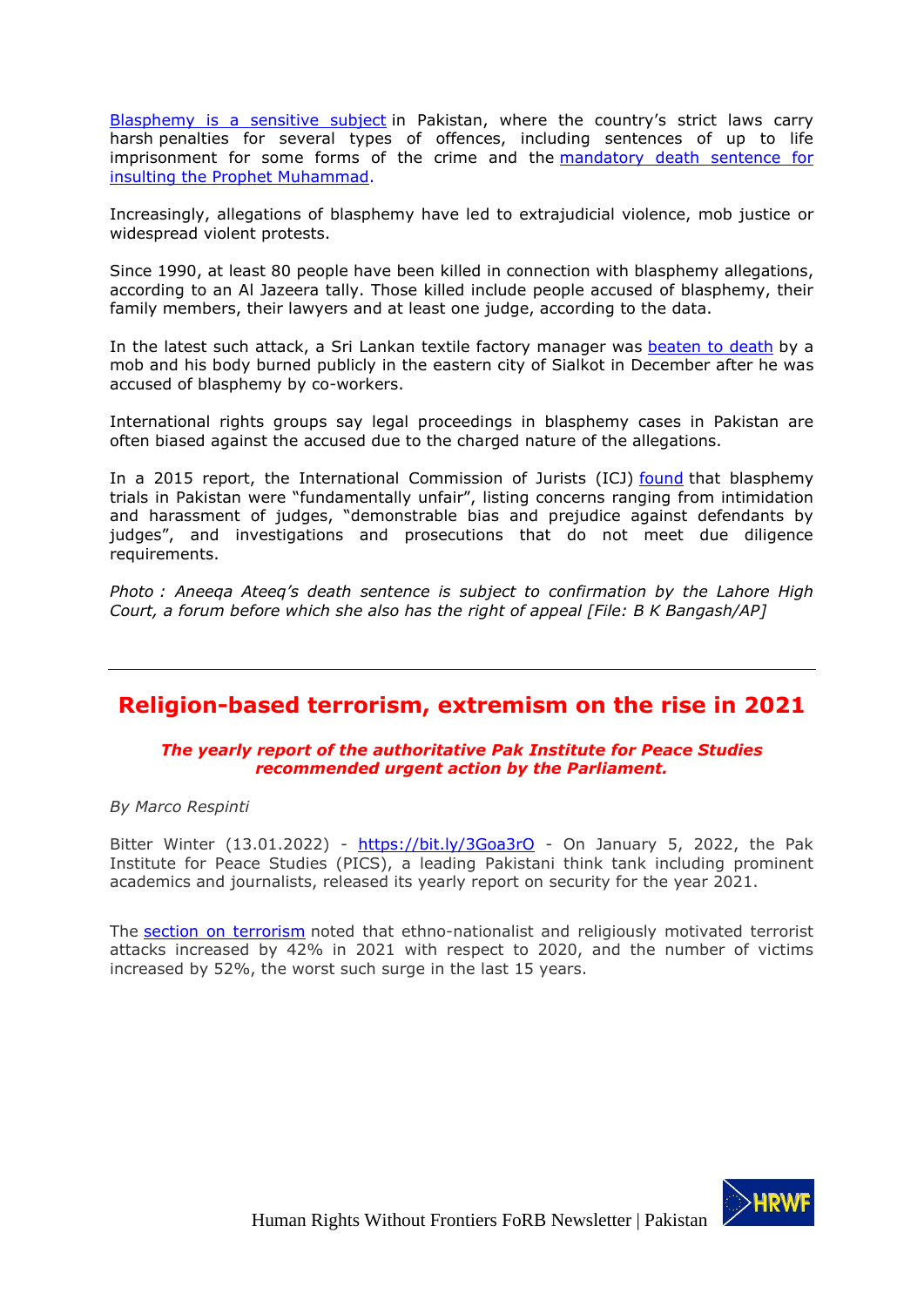| Year | <b>No. of Terrorist</b><br><b>Attacks</b><br>(%Change) | No. of Killed<br>(% Change) |
|------|--------------------------------------------------------|-----------------------------|
| 2009 | <b>Baseline</b> year                                   | Baseline year               |
|      | $(2,586$ attacks)                                      | $(3.021$ Fatalities)        |
| 2010 | $18\%$                                                 | $4\% +$                     |
| 2011 | 7%                                                     | $18\%$                      |
| 2012 | $20\%$                                                 | $14\%$                      |
| 2013 | 9%                                                     | 19%                         |
| 2014 | $30\%$                                                 | $30\%$                      |
| 2015 | $48\%$                                                 | $38\%$                      |
| 2016 | $28% +$                                                | $12% +$                     |
| 2017 | $16% +$                                                | $10\%$                      |
| 2018 | $29% +$                                                | 27%                         |
| 2019 | 13%                                                    | $40% +$                     |
| 2020 | $36% +$                                                | $38% +$                     |
| 2021 | 42% <sup>1</sup>                                       | 52%                         |

*Evolution of terrorist attacks in Pakistan, 2009–2021. Source: [PIPS](https://www.pakpips.com/) Pakistan Security Report 2021.*

207 attacks took 335 lives, and left another 555 wounded. The surge is mostly due to "religiously inspired militant groups," the report says, singling out "Tehreek-e-Taliban Pakistan (TTP), local Taliban groups, and Islamic State Khorasan (IS-K)" as the worst perpetrators. The developments in Afghanistan also made the situation in Pakistan worse.

More generally, as discussed [in a press conference on January 5,](https://www.dawn.com/news/1667655/parliament-urged-to-take-lead-in-fight-against-extremism) violent religious extremist groups are at work in all provinces in Pakistan. The PICS noted in particular the activities of Tehreek-e-Labbaik Pakistan, a large Sufi but violent organization to which *Bitter Winter* devoted [a series of articles.](https://bitterwinter.org/tag/tehreek-e-labbaik/)

Against the "growing incidents of faith-based mob violence," targeting in particular religious minorities harassed by different violent Islamic laws, the PICS believes that existing laws are not sufficient. It urged the Parliament to take action, enact new laws, and use the National Action Plan (NAP) as a tool against religious extremism and violence.

The PICS also recommended to strengthen the National Counter-Terrorism Authority (NACTA).

*Photo : Bitter Winter*

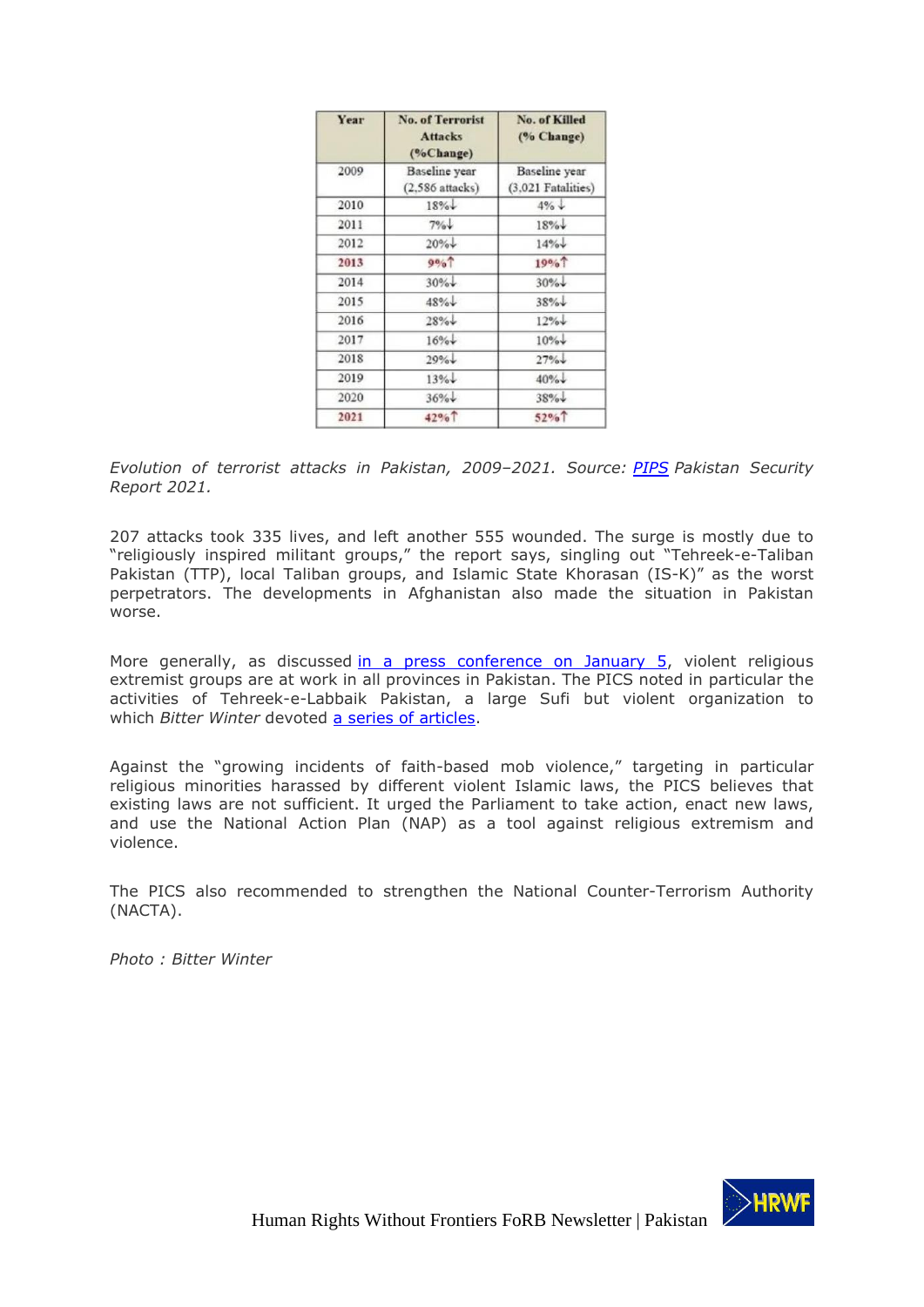## <span id="page-28-0"></span>**Pakistan's top court grants bail to Christian facing blasphemy charge**

CatholicNewsAgency (10.01.2022) - https://bit.ly/3r4TDOn - The Supreme Court of Pakistan's decision to grant bail to a Christian accused of blasphemy should give hope to others facing the charge, according to a prominent lawyer.

Saif ul Malook welcomed the court's ruling on Jan. 6 that Nadeem Samson should be released on bail.

"It is a very important ruling, the first in the judicial history of Pakistan," the lawyer said in a video call **reported** by the **Jubilee Campaign**, a nonprofit promoting human rights. Samson, identified as a **Catholic** by the United States Commission on International Religious Freedom (**USCIRF**), was arrested in 2017 and imprisoned in Lahore, Pakistan's second-largest city, after a property dispute.

He was charged with insulting the Muslim Prophet Muhammad under Section 295-C of the **Pakistan Penal Code**.

The 42-year-old's supporters believe that he was **falsely accused** of the crime, which is punishable by death in Pakistan, an Islamic republic in South Asia with a population of almost 227 million people.

Malook, who **represented Asia Bibi**, a Catholic mother **acquitted** of blasphemy in 2018, petitioned the Supreme Court at a hearing on Jan. 5 to break with the practice of denying bail to people accused of blasphemy.

But asked if his successful petition was a signal that Samson would ultimately be released, the lawyer said: "That is a different story."

He noted that people accused of blasphemy, even without evidence, face significant risks, saying that "when Nadeem Samson is going to court he can be killed anytime."

There are around **4 million** Christians, including more than a million Catholics, in Pakistan.

The charity Open Doors ranks Pakistan as the **fifth-worst** country in the world in which to be a Christian.

"Christians in Pakistan face extreme persecution in every area of their lives," it said.

Among those currently awaiting trial for blasphemy are also humanists, Ahmadis, Sunnis, and Shiites.

In October 2021, U.N. human rights experts **criticized** the treatment of **Stephen Masih**, a Christian from Sialkot District, in Punjab province, who was arrested in 2019 following a dispute with a neighbor. Three months after his arrest, he was informed that he was subject to blasphemy charges.

The Session Court in Sialkot denied Masih's bail request in August 2021.

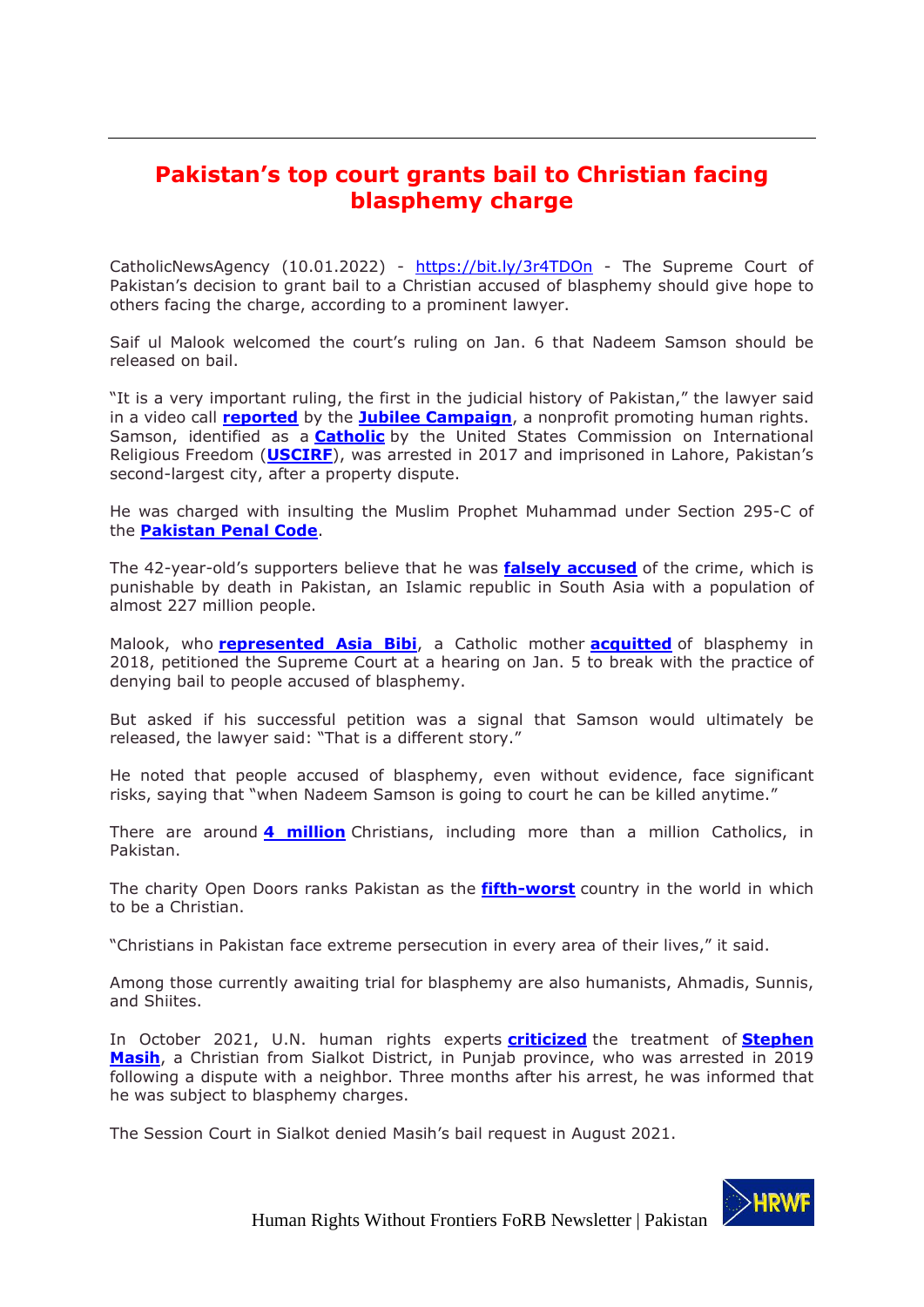"It is deeply alarming that a mere disagreement between neighbors could lead to the judicial harassment of an individual, based on his religious or other beliefs, and by the use of anti-blasphemy laws which may carry the death penalty," said the experts, who noted that Masih suffers from a psychosocial disability.

*Photo : The Supreme Court of Pakistan in Islamabad. | Usman.pg via Wikimedia (CC BY-SA 3.0).*

## <span id="page-29-0"></span>**HRWF Project GSP+ EU/Pakistan: A Christian sentenced to death on blasphemy charges**

CLAAS (06.01.2022) - **https://www.claas.org.uk** – A Christian man, Zafar Bhatti, 58, has been sentenced to death by the Pakistan session court of Rawalpindi, after being charged with blasphemy in 2012.

He is accused of sending blasphemous text messages from his phone but has always denied the allegation against him.

Bhatti faced a difficult situation when in the same year the District Bar Association Rawalpindi passed a resolution that no lawyers of District Bar Association would appear in any case under Section 295 of the Pakistan Penal Code on behalf of any accused.

Christian NGO Centre for Legal Aid Assistance and Settlement (CLAAS-PK) provided a lawyer but on May 3rd, 2017, Zafar was sentenced to life imprisonment for 295C, PPC, three years imprisonment, and fined ten thousand rupees for 298A PPC and one-year imprisonment and fined five thousand for 25D of the Telegraph Act.

An appeal against the conviction and life imprisonment was submitted to the Lahore High Court Bench in Rawalpindi, and since then the case has been transferred to different judges at least four times.

Last October high court judge, Mr. Justice Abdul Aziz, heard the case in Adiala jail and once again referred the case to the trial court to rewrite the judgment on technical grounds as he believed that Bhatti should have been given the death sentence instead of life imprisonment.

In September 2020 Bhatti suffered a heart attack in prison but because of swift medical attention his condition was stabilised but there are ongoing concerns for Zafar's physical and mental health. His lawyer, Tahir Bashir, called on the Lahore High Court (Rawalpindi Bench) to grant immediate bail on medical grounds and allow him access to medical treatment outside of jail, but the application was rejected. Bhatti also suffers from diabetes and his health condition continues to deteriorate.

He is held under high security due to threats to his life from extremists. All his case hearings have been conducted in Adiala Jail, Rawalpindi, causing great distress to him and his wife Nawab Bibi.

Nasir Saeed, director CLAAS-UK has expressed his concern stating that this is one of the longest imprisonment cases and it is only because of the Pakistan judicial system.